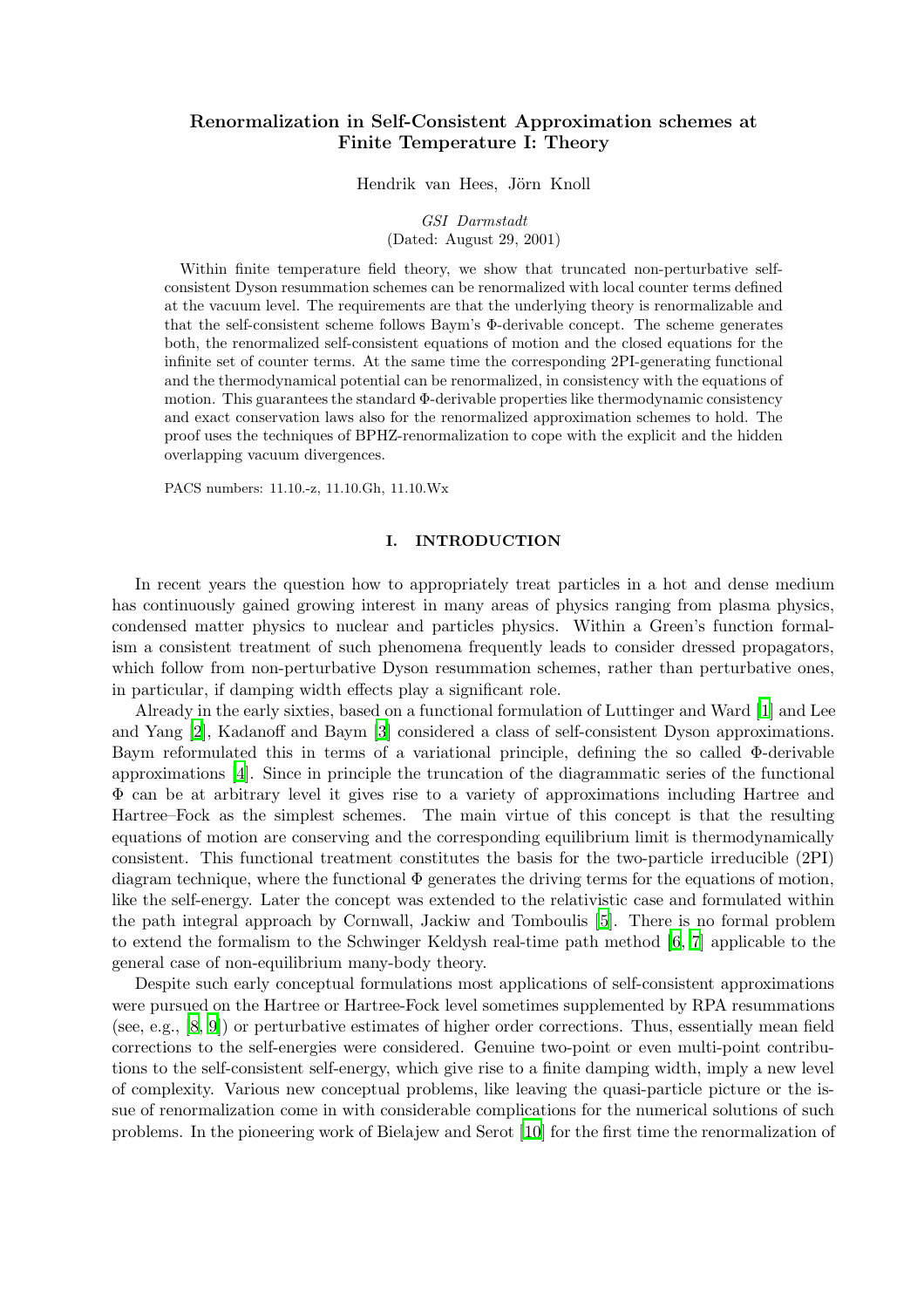self-consistent two-point self-energy loops were investigated at zero temperature but finite matter density.

In recent years with the special interest in dense hadronic matter problems the Φ-derivable schemes with higher order self-energy terms were used to derive transport equations [\[11,](#page-21-6) [12](#page-21-7), [13](#page-21-8), [14](#page-21-9)] from the corresponding Kadanoff-Baym equations [\[15](#page-21-10)] for the consistent and also conserving [\[16](#page-21-11)] transport treatment of particles with finite spectral width beyond the quasi-particle approximation. Also first investigations involving finite mass width effects on vector mesons were investigated within a self-consistent Dyson resummation scheme [\[17](#page-21-12)]. In most of these cases, however, the question of renormalization was circumvented by taking into account the imaginary part of the self-energy only, while the real part was neglected, or cut-off recipes – mostly symmetry violating – were employed, or even the counter terms were chosen temperature dependent! Yet, especially in the study of phase transitions, e.g., within chiral hadronic models of QCD, or for non-perturbative corrections of hard thermal loop approaches to QCD, e.g., within a Φ-derivable scheme [[18,](#page-21-13) [19](#page-21-14)] it is important to consistently take into account both, real and imaginary parts of the self-energies.

Therefore in this paper we address the more formal question of renormalizability of such nonperturbative approximations. We essentially concentrate on the thermodynamic equilibrium case and show how to obtain finite self-consistent dynamical quantities like the in-medium equations of motion and the self-energy of the particles and thermodynamic quantities like the pressure and the entropy. For definiteness and clarity of the presentation we use the  $\phi^4$ -theory as the most simple example to study the related questions. The results and techniques can easily be transfered to other theories.

The paper is organized as follows: In section [II](#page-1-0) we briefly summarize Baym's Φ-functional using the combined real and imaginary time contour appropriate for thermal equilibrium within the path integral formalism [\[5\]](#page-21-0).

In section [III](#page-5-0) we derive the general formalism for the renormalization of the self-consistent self-energy at finite temperature and the in-matter generating functional Γ. With the help of Weinberg's convergence theorem [\[20](#page-21-15)] and the BPHZ-formalism of renormalization theory [\[21](#page-21-16), [22](#page-21-17)] we show that, in close analogy to perturbative renormalization (see, e.g., [\[23](#page-21-18), [24,](#page-21-19) [25\]](#page-21-20)) any  $\Phi$ derivable self-consistent approximation scheme can be rendered finite by subtracting pure vacuum counter terms given by closed recursive equations. Indeed the main complication arises from the fact that the self-consistent propagator is involved in divergent loops which gives rise to "hidden" divergences which have to be resolved. This leads to a Bethe-Salpeter equation for the divergent vacuum pieces with a kernel compatible with the functional  $\Phi$ , which needs to be renormalized. The renormalized equations of motion for the self-consistent propagator are shown to be consistent with the renormalized 2PI generating functional which proves the consistency of counter terms at both levels. The diagrammatical interpretation shows that in strict analogy to perturbative renormalization of thermal quantum field theory this procedure can be interpreted as renormalization of the wave functions, the mass and the coupling constants in the vacuum. We also give a closed expression for the renormalized self-consistent thermodynamical potential.

Numerical solutions for the renormalized self-consistent Dyson equations beyond the standard Hartree approximation up to the self-consistent sunset-diagram level could be achieved; the results are discussed in the second paper of this series [\[26\]](#page-21-21).

### II. Φ-DERIVABLE APPROXIMATIONS

<span id="page-1-0"></span>In the case of thermal equilibrium the real and imaginary time formalism can be combined by extending the Schwinger-Keldysh contour  $\mathcal{C}_{\mathbb{R}}$ , running from  $t_i$  to  $t_f$  and back to  $t_i$ , by appending a vertical part  $C_{\text{Th}}$  running from  $t_i$  to  $-i\beta$  (see fig. [1\)](#page-2-0). One uses the fact that the factor exp( $-\beta$ H)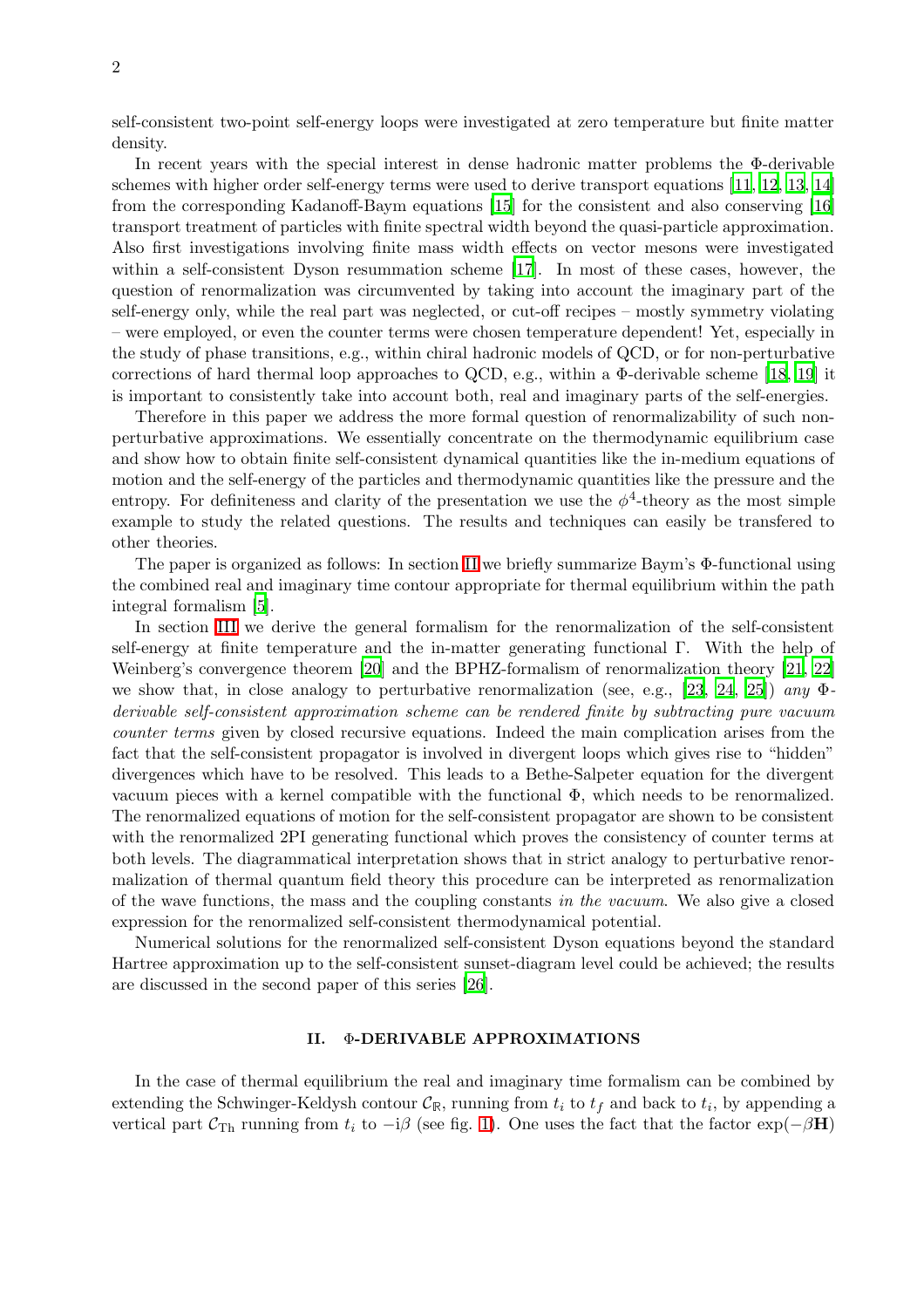

<span id="page-2-0"></span>FIG. 1: The Schwinger-Keldysh real-time contour modified for the application to thermal equilibrium of quantum field theory.

in the canonical density operator can be formally treated as a time evolution in imaginary time direction. The functional integral for bosonic fields has to be taken over all fields fulfilling the periodic boundary condition  $\phi(t_i - i\beta) = \phi(t_i)$  which leads to the Kubo-Martin-Schwinger (KMS) condition for the Green's functions [\[27](#page-21-22)]. Since the equilibrium state is invariant in time one can take  $t_i \rightarrow -\infty$  and  $t_f \rightarrow +\infty$  which is convenient when formulating the theory in energy-momentum space via a Fourier transformation.

In addition to the usually introduced *one-point auxiliary external source* also a *two-point aux*iliary external source is included. Variations of the latter generate contour-ordered expectation values of the form  $\langle \mathcal{T}_{\mathcal{C}}\phi(x_1)\phi(x_2)\rangle$  where C denotes the extended Schwinger-Keldysh time contour, and  $\mathcal{T}_{\mathcal{C}}$  stands for the ordering of the operators due to the ordering of the time arguments along this contour.

<span id="page-2-1"></span>The corresponding generating functional is defined within the path integral formalism of quantum field theory as

$$
Z[J, B] = N \int D\phi \exp\left[iS[\phi] + i \int_C d(1) J_1 \phi_1 + \frac{i}{2} \int_C d(12) B_{12} \phi_1 \phi_2\right],
$$
 (1)

where  $N$  is a normalization constant chosen below. Here and in the following the shorthand notation

$$
\int_{\mathcal{C}} d(12 \dots n) f_{12 \dots n} = \int_{\mathcal{C} \times \mathbb{R}^{d-1}} d^d x_1 \cdots d^d x_n f(x_1, \dots, x_n)
$$
\n(2)

for integrations in d-dimensional space is used (in the sense of dimensional regularization<sup>1</sup>). The time integration has to be performed along the time contour introduced above. It is clear that also the action functional S has to be defined as the  $\mathcal{C} \times \mathbb{R}^{d-1}$ -integral of the Lagrangian.

The generating functional  $W$  for *connected diagrams* reads

<span id="page-2-2"></span>
$$
W[J, B] = -i \ln(NZ[J, B]). \tag{3}
$$

<sup>&</sup>lt;sup>1</sup> We use this notation for convenient regularization only, in order to write down sensible non-renormalized functionals.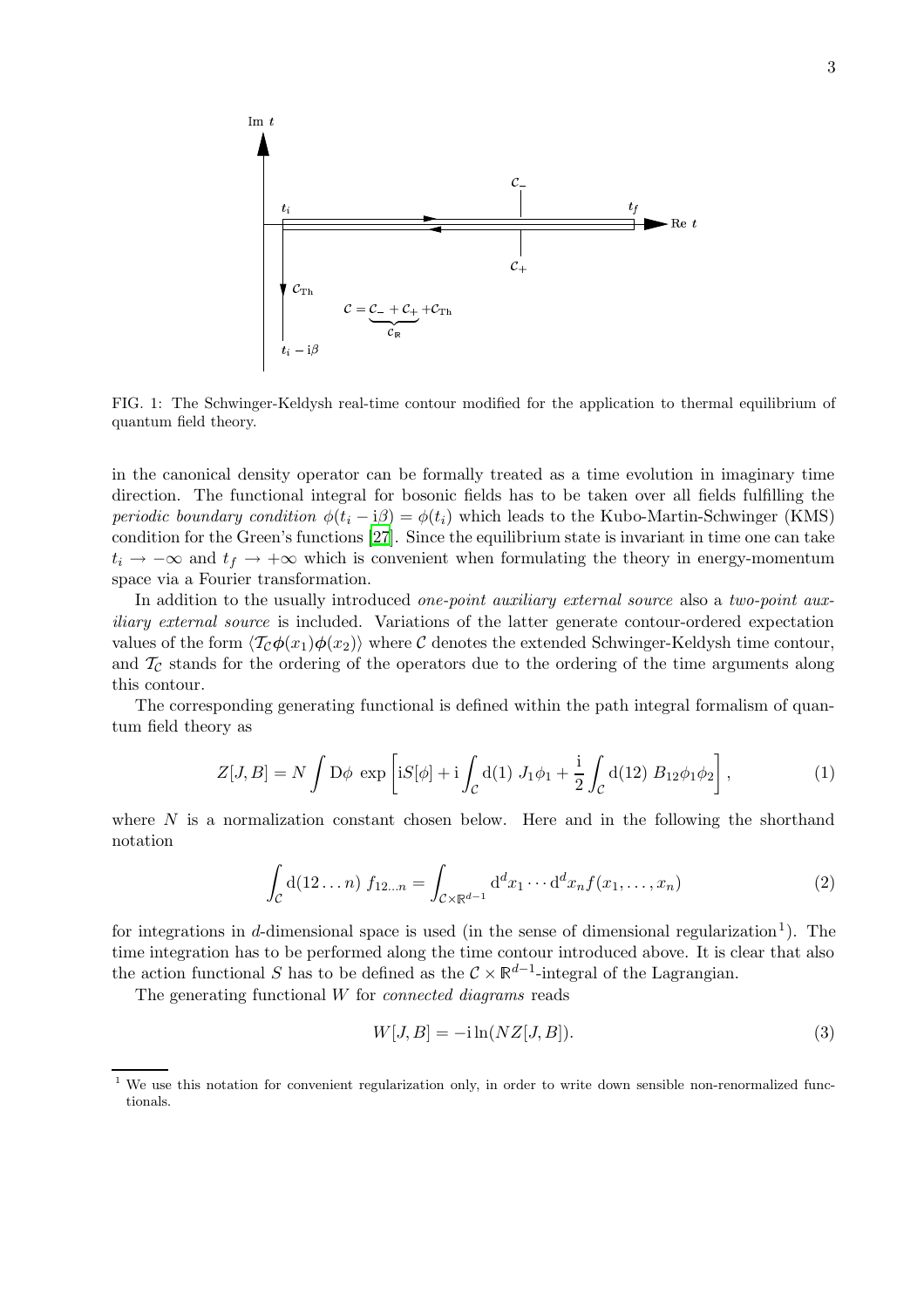The mean field and the connected Green's functions are defined by

<span id="page-3-1"></span>
$$
\varphi_1 = \frac{\delta W}{\delta J_1}, \quad G_{12} = -\frac{\delta^2 W}{\delta J_1 \delta J_2} \quad \Rightarrow \quad \frac{\delta W}{\delta B_{12}} = \frac{1}{2} (\varphi_1 \varphi_2 + i G_{12}). \tag{4}
$$

The last formula immediately follows from the definition of the partition sum [\(1\)](#page-2-1) and [\(3\)](#page-2-2) using the Feynman-Kac formula

$$
\langle \mathcal{T}_{\mathcal{C}} \phi(x_1) \cdots \phi(x_n) \rangle = \int \mathcal{D}\phi \, \phi(x_1) \cdots \phi(x_n) \exp(iS[\phi]). \tag{5}
$$

Since the real-time part of this contour is closed by itself it can be shown that the functional [\(1\)](#page-2-1) factorizes into the real-time part and the imaginary time part. Thus the Feynman rules for the calculation of connected Green's functions apply separately to the real and the imaginary part of the contour [\[28](#page-21-23)], since the functional [\(3\)](#page-2-2) splits into a sum of the contributions from the vertical and the real-time part of the contour respectively:

$$
Z[J, B] = Z_{\mathbb{R}}[J, B]Z_{\text{Th}}[J, B], W[J, B] = W_{\mathbb{R}}[J, B] + W_{\text{Th}}[J, B] - \text{i} \ln N. \tag{6}
$$

Within the real-time part the effect of the heat bath is completely taken into account by means of the analytical properties of the Green's function. It is uniquely determined by the KMS-condition which itself is a consequence of the above mentioned periodic boundary conditions for bosons within the path integral (see appendix [A](#page-18-0) for details about the analytic properties of Green's functions and self-energies).

<span id="page-3-2"></span>By a functional Legendre transformation in  $\varphi$  and G one obtains the *effective quantum action*:

$$
\Gamma[\varphi, G] = W[J, B] - \int_C d(1) \varphi_1 J_1 - \frac{1}{2} \int_C d(12) (\varphi_1 \varphi_2 + iG_{12}) B_{12} - i \ln N. \tag{7}
$$

Now, as is well known from the usual functional formalism of quantum field theory, a formal saddle point expansion of the effective quantum action is an expansion in orders of  $\hbar$  around the classical solution, where  $G$  is considered as an independent quantity, gives

$$
\Gamma[\varphi, G] = S[\varphi] + \frac{i}{2} \operatorname{Tr} \ln(M^2 G^{-1}) + \frac{i}{2} \int_C d(12) D_{12}^{-1} (G_{12} - D_{12}) + \Phi[\varphi, G]. \tag{8}
$$

Herein the free propagator in the presence of a mean field is given by

<span id="page-3-3"></span><span id="page-3-0"></span>
$$
D_{12}^{-1} = \frac{\delta^2 S[\varphi]}{\delta \varphi_1 \delta \varphi_2}.\tag{9}
$$

The arbitrary constant  $M^2$  account for the overall normalization and cancels for any physical quantities as we shall see below.

In the case of an ideal gas it is sufficient to subtract the pure vacuum part to render this functional finite, which leads to the well known result. At  $T = 0$  this subtraction corresponds to the renormalization of the total ground-state energy to zero.

As we shall discuss below in the case of interacting particles this description is not sufficient to render the effective action and thus the pressure finite, since we need additional subtractions of vacuum sub-divergences to renormalize it.

In the above sense the functional  $\Phi$  in [\(8\)](#page-3-0) contains the parts of order  $O(\hbar^2)$  and higher. Since simple power counting shows the  $\hbar$ -order of diagrams to be identical with the number of loops,  $\Phi$  as a functional of G consists of all closed diagrams with at least 2 loops. The lines within the diagrams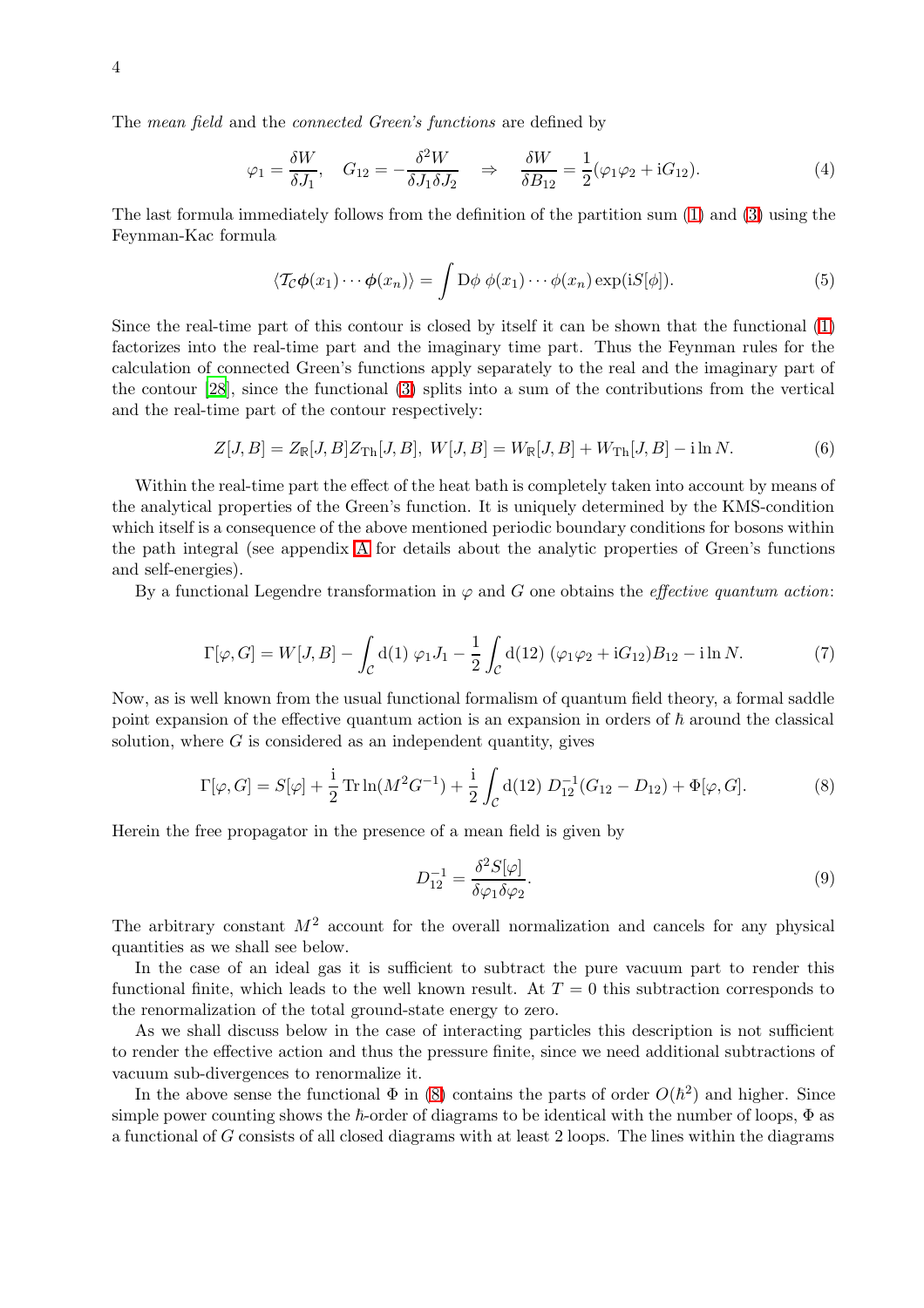stand for dressed Green's functions G while the vertices are the bare vertices of the classical action with presence of the background field  $\varphi$  which can be immediately read off from  $S_I[\varphi + \phi']$  around  $\phi' = 0$  beginning at order  $\phi'^3$ .

The equations of motion are now given by the fact that we like to study the theory with vanishing auxiliary sources j and B. From  $(4)$  and  $(7)$  we obtain

<span id="page-4-1"></span><span id="page-4-0"></span>
$$
\frac{\delta \Gamma}{\delta \varphi_1} = -j_1 - \int_C d(2) B_{12} \varphi_2 \stackrel{!}{=} 0, \ \frac{\delta \Gamma}{\delta G_{12}} = -\frac{i}{2} B_{12} \stackrel{!}{=} 0. \tag{10}
$$

Using [\(8\)](#page-3-0) the equations of motion read

$$
\frac{\delta S}{\delta \varphi_1} = -\frac{i}{2} \int_C d(1'2') \frac{\delta D_{1'2'}^{-1}}{\delta \varphi_1} G_{1'2'} - \frac{\delta \Phi}{\delta \varphi_1} \n\Sigma_{12} := D_{12}^{-1} - G_{12}^{-1} = 2i \frac{\delta \Phi}{\delta G_{12}}.
$$
\n(11)

The first line is of the form of a Klein-Gordon equation with the quantum corrections to the classical theory on the right hand side. The second equation is the Dyson equation and shows that the variation of the Φ-functional with respect to  $G$  is the self-energy defined with respect to the classical field dependent propagator [\(9\)](#page-3-3). This shows that the  $\Phi$ -functional must be *two-particle* irreducible. No propagator line must contain a self-energy insertion. In other words the closed diagrams representing contributions to  $\Phi$  must not split in disconnected pieces when cutting two lines. Diagrammatically the derivative of a functional with respect to G corresponds to opening one line of the diagrams representing it. In that sense  $\Phi$  is the generating functional for skeleton diagrams for the self-energy where the lines represent fully dressed propagators. Thus the functional formalism avoids double counting in a natural way by omitting all non-skeleton diagrams from the Dyson-resummed equations of motion. Altogether the Φ-functional formalism provides a closed system of exact equations of motion for the full 2-point function and the full mean field. Solving these equations would be equivalent to finding the full propagator of the quantum field theory which of course is impossible in practice.

One obtains approximations by truncating the series for  $\Phi$  at a certain vertex or loop order (which corresponds to the respective order in the coupling  $\lambda$  or  $\hbar$  respectively), while preserving the forms [\(10\)](#page-4-0) and [\(11\)](#page-4-1) of the self-consistent equations of motion. Approximations of this kind respect the conservation laws for the expectation values of Noether currents for symmetries which are linearly operating on the field operators (including space-time symmetries and the according conserved quantities as energy, momentum and angular momentum) [\[4](#page-20-3), [11](#page-21-6)].

In the case of thermal equilibrium, setting the mean field and the propagator to the solution of the self-consistent equations the effective action gives the grand canonical potential  $\Omega = -T\Gamma[\varphi, G]_{J,K=0} = -T\ln Z(\beta)$  [\[27](#page-21-22)]. Since the real-time part of the contour in figure [1](#page-2-0) is closed it vanishes for the solution of the equations of motion. A short summary about the analytic continuation from the real to the imaginary time formalism is given in appendix [A.](#page-18-0)

Thus the formalism leads to a well defined treatment for bulk thermodynamical quantities of the system (like energy, pressure, entropy, etc.).

All these quantities can be calculated either with real-time Green's functions or with the corresponding imaginary time functions, because as summarized in appendix [A](#page-18-0) real and imaginary-time propagators are connected by the analytic properties of the Green's functions originating from the KMS-condition. For our purpose the real-time formalism is preferred, because of its simplicity with respect to the analytic structure of Green's functions, which easily permits to deal with the mixture of finite temperature and vacuum pieces occurring in the subtraction scheme. This also avoids the necessity to perform an analytic continuation from imaginary time to real-time Green's functions which is complicated to obtain for numerical results.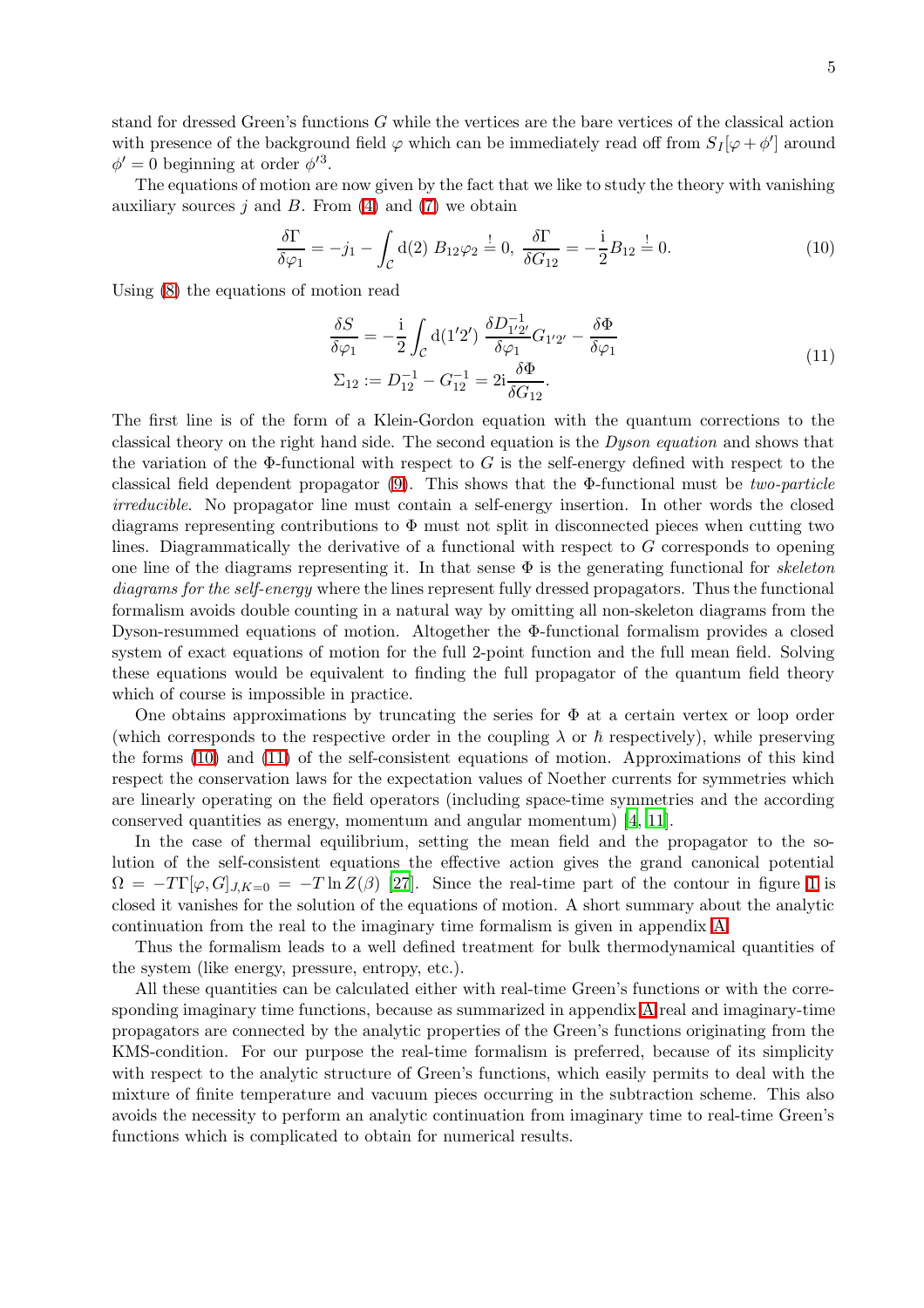In order to exemplify the method we apply the formalism to  $\phi^4$ -theory with the Lagrangian

$$
\mathcal{L} = \frac{1}{2} (\partial_{\mu} \phi)(\partial^{\mu} \phi) - \frac{m^2}{2} \phi^2 - \frac{\lambda}{4!} \phi^4.
$$
 (12)

# III. RENORMALIZABILITY OF Φ-DERIVABLE APPROXIMATIONS

<span id="page-5-0"></span>In this section we show that in close analogy to the renormalization of perturbative diagrams also any Φ-derivable self-consistent approximation can be renormalized with help of local temperatureindependent counter terms.

The proof uses the same line of arguments as in the perturbative case: The reason is, that the renormalization theory completely rests on Weinberg's power counting theorem [\[20](#page-21-15)] which is formulated for a general class of Green's functions with a given asymptotic behavior. It does not depend on the special form of the propagators.

The first step is a simple topological argument leading to the superficial degree of divergence for a given diagram  $\gamma$ , which for the  $\phi^4$  theory simply follows from the number E of external lines [\[29\]](#page-21-24)

$$
\delta(\gamma) = 4 - E. \tag{13}
$$

Due to field reflection symmetry only diagrams with an even number of external lines are different from 0, the only divergent functions are those represented by diagrams where the number of external legs is 0 (i.e., contributions to the total mean energy and the thermodynamical potential), 2 (self-energy (Green's function)) and 4 (four-point vertex functions).

The second step is an expansion of the regularized un-renormalized self-consistent self-energy around the self-consistent vacuum propagator which shows that the asymptotic behavior of the diagrams and sub-diagrams is ruled by their pure vacuum parts.

Then an equation of motion for the temperature-dependent "infinite part" of the regularized self-energy is derived and it is shown that it can be renormalized by a temperature independent subtraction procedure.

#### A. BPHZ-Scheme for the vacuum

We first apply the BPHZ renormalization theorem [\[21](#page-21-16), [22](#page-21-17), [30\]](#page-21-25) for the vacuum. The only difference to the perturbative case is that we apply it to diagrams with self-consistent propagator lines. This is justified since Weinberg's power counting theorem is independent of the special form of propagators but only needs their asymptotic behavior stated above.

We summarize the BPHZ scheme as follows. A sub-diagram  $\gamma$  of a diagram  $\Gamma$  is defined as any set of lines and vertices contained in Γ which itself builds a proper vertex diagram:  $\gamma \subseteq \Gamma$ . A subdiagram  $\gamma$  is called *renormalization part* if its superficial degree of divergence (or its dimension) is greater than or equal to 0. In our case this means it has at most four external legs. Two subdiagrams  $\gamma_1$  and  $\gamma_2$  are called *nested*  $\gamma_1 \subseteq \gamma_2$  if  $\gamma_1$  is a sub-diagram of  $\gamma_2$ . If they have no line or vertex in common,  $\gamma_1 \cap \gamma_2 = \emptyset$ , they are called *disjoined*. If they are neither nested nor disjoined they are called *overlapping*:  $\gamma_1 \circ \gamma_2$ .

To any diagram  $\Gamma$  we denote the integrand following from the Feynman rules with  $I_{\Gamma}$ . For a set of pairwise disjoined sub-diagrams  $\gamma_1, \gamma_2, \ldots, \gamma_n$  we write the integrand in terms of the integrands of the sub-diagrams  $I_{\gamma_j}$  and the remainder of the integrand denoted by  $I_{\Gamma\setminus{\gamma_1,\dots,\gamma_n}}$ , usually called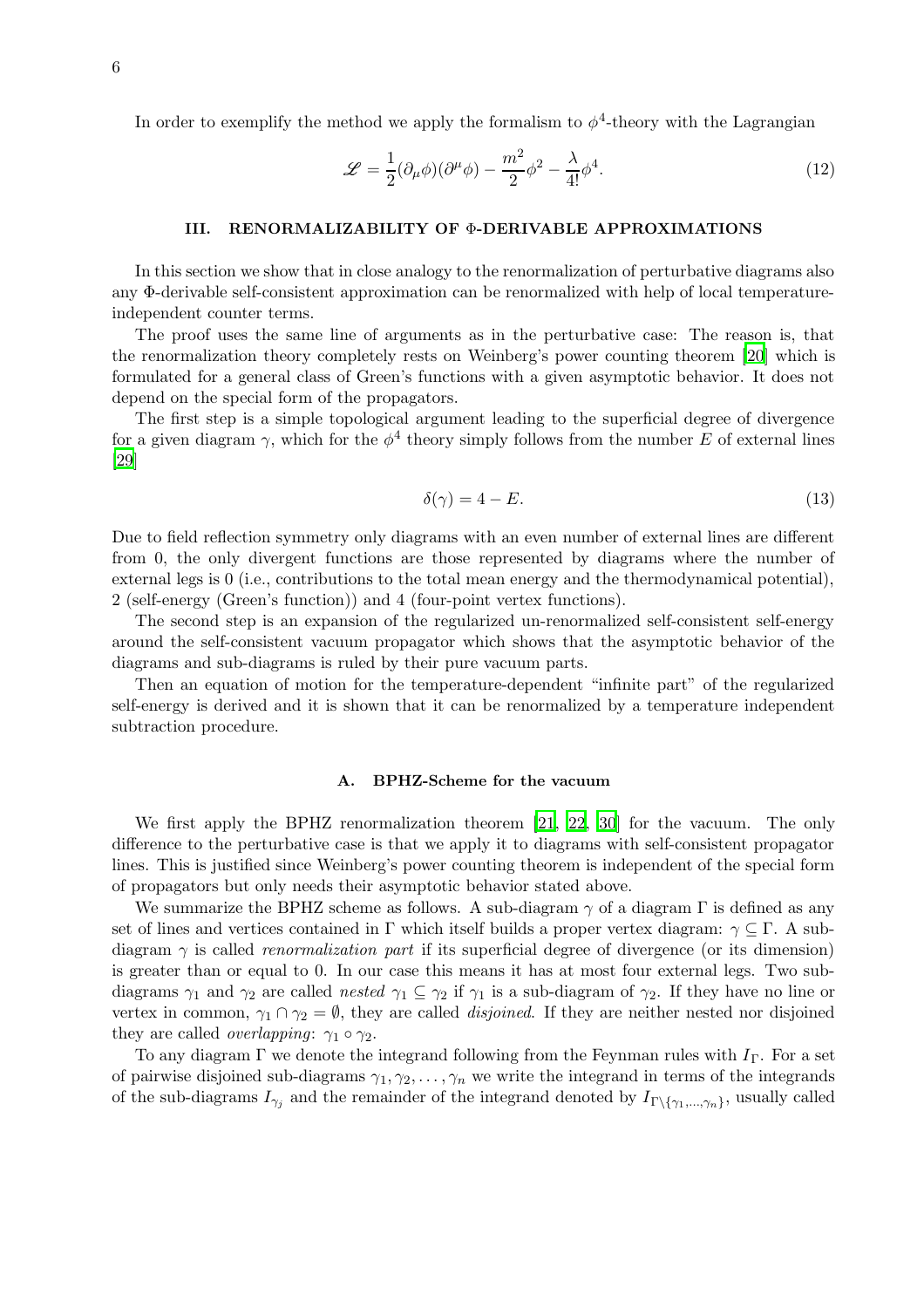the reduced diagram:

$$
I_{\Gamma} = I_{\Gamma \setminus \{\gamma_1, \dots, \gamma_n\}} \prod_{j=1}^n I_{\gamma_j}.
$$
\n(14)

The original scheme by Bogoliubov and Parasiuk [\[21](#page-21-16)] defines recursively the integrand  $R_{\Gamma}$  of the renormalized diagram. If a diagram does not contain any renormalization part but is itself divergent it is called *primitively* divergent. In that case the renormalized integrand is defined by  $R_{\Gamma} = (1 - t_{\Gamma})I_{\Gamma}$ . Herein  $t_{\Gamma}$  is the operator of the Taylor expansion with respect to the external momenta around 0 up to the order of the dimension  $\delta(\gamma)$  of the divergent diagram, which is in our case  $4 - E$ :

$$
t_{\gamma}I_{\gamma}(p_1,\ldots,p_k) := \begin{cases} \sum_{j=0}^{\delta(\gamma)} \frac{1}{j!} \sum_{\substack{\mu_1,\ldots,\mu_k \ge 0 \\ \mu_1 + \ldots + \mu_k = j}} \frac{\partial^j I_{\gamma}(p_1,\ldots,p_k)}{\partial p_1^{\mu_1} \cdots \partial p_k^{\mu_k}} \Big|_{p_1 = \ldots = p_k = 0} p_1^{\mu_1} \cdots p_k^{\mu_k} \\ 0 \quad \text{for} \quad \delta(\gamma) < 0 \end{cases} \tag{15}
$$

If the diagram is convergent the integrand is unchanged under renormalization.

If the diagram is not only primitively divergent but contains divergent sub-diagrams the integrand for the diagram with all subdivergences subtracted is called  $\bar{R}_{\Gamma}$  and the renormalized integrand is defined by

$$
R_{\Gamma} = \begin{cases} \bar{R}_{\Gamma} & \text{if } \delta(\Gamma) < 0\\ (1 - t_{\Gamma})\bar{R}_{\Gamma} & \text{if } \delta(\Gamma) \ge 0. \end{cases}
$$
(16)

From Weinberg's power counting theorem it follows that after this recursive procedure the integral over the internal momenta of  $R_{\Gamma}$  is finite. The definition of the *counter terms* by the Taylor operator  $t_{\gamma}$  for any renormalization part  $\gamma$  of the diagram shows that these are polynomials in the external momenta to the order  $\delta(\gamma)$  and thus can be interpreted as counter terms to the corresponding wave function normalization factors, masses and coupling constants in the original Lagrangian.

<span id="page-6-0"></span>Zimmermann solved Bogoliuobov's and Parasiuk's recursion with his forest formula. A forest is defined as any set of sub-diagrams (including the empty set and the whole diagram itself) which are pairwise non-overlapping. One can depict these sets by drawing boxes around the sub-diagrams and in a forest these boxes are not allowed to overlap but they can be nested. A forest is restricted if each of its boxes contains only renormalization parts. To each restricted forest  $\mathfrak{F}$  one associates again an integrand, namely

$$
\Omega_{\mathfrak{F}} = \tilde{\prod}_{\gamma \in \mathfrak{F}} (-t_{\gamma}) I_{\Gamma} = \prod_{\substack{l=1 \text{odd } l=1 \text{odd } l=1 \text{odd } l=1 \text{odd } l=1 \text{odd } l=1 \text{odd } l=1 \text{odd } l=1 \text{odd } l=1 \text{odd } l=1 \text{odd } l=1 \text{even } l=1 \text{even } l=1 \text{even } l=1 \text{even } l=1 \text{even } l=1 \text{even } l=1 \text{even } l=1 \text{even } l=1 \text{even } l=1 \text{even } l=1 \text{even } l=1 \text{even } l=1 \text{even } l=1 \text{even } l=1 \text{even } l=1 \text{even } l=1 \text{even } l=1 \text{even } l=1 \text{even } l=1 \text{even } l=1 \text{even } l=1 \text{even } l=1 \text{even } l=1 \text{even } l=1 \text{even } l=1 \text{even } l=1 \text{even } l=1 \text{even } l=1 \text{even } l=1 \text{even } l=1 \text{even } l=1 \text{even } l=1 \text{even } l=1 \text{even } l=1 \text{even } l=1 \text{even } l=1 \text{even } l=1 \text{even } l=1 \text{even } l=1 \text{even } l=1 \text{even } l=1 \text{even } l=1 \text{even } l=1 \text{even } l=1 \text{even } l=1 \text{even } l=1 \text{even } l=1 \text{even } l=1 \text{even } l=1 \text{even } l=1 \text{even } l=1 \text{even } l=1 \text{even } l=1 \text{even } l=1 \text{even } l=1 \text{even } l=1 \text{even } l=1 \text{even } l=1 \text{even } l=1 \text{even } l=1 \text{even } l=1 \text{even } l=1 \text{even } l=1 \text{even } l=1 \text{even } l=1 \text{odd } l=1 \text{even } l=1 \text{odd } l=1 \text{even } l=1 \text{odd } l=1 \text{odd } l=1 \text{odd } l=1 \text{odd } l=1 \text{odd } l=1 \text{odd } l=1 \text{odd } l=1 \text{odd } l=1 \text{odd } l=1 \text{odd } l=
$$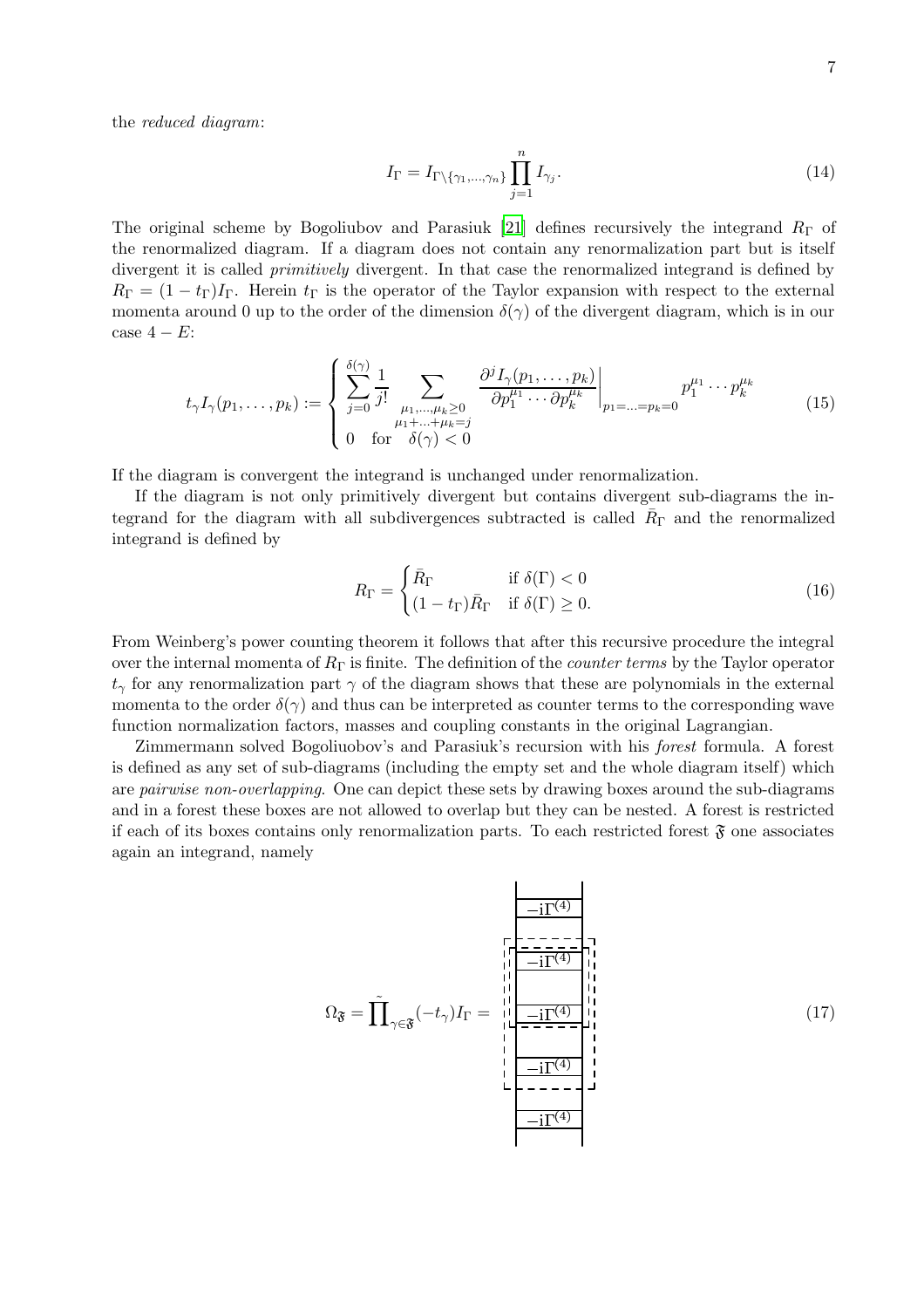The diagram to the right shows an example case for a typical ladder diagram, which we shall consider in the following section. For this case  $\delta(\gamma) = 0$  for all sub-diagrams and the diagram itself such that for each box only the subdiagram value at vanishing external momenta is to be subtracted. The tilde over the product sign in [\(17\)](#page-6-0) stands for the fact that in case of nested diagrams within the forest one has to apply the Taylor operators from the innermost to the outermost diagrams while for disjoined sub-diagrams the expressions are naturally independent of the order of Taylor operators, since then

$$
I_{\Gamma} = I_{\Gamma \setminus \{\gamma_1, \dots, \gamma_n\}} \prod_{k=1}^n I_{\gamma_k}.
$$
\n(18)

The forest formula then says that the integrand of the renormalized diagram is given by the sum over all restricted forests:

<span id="page-7-1"></span>
$$
R_{\Gamma} = \sum_{\mathfrak{F} \in \mathcal{F}_R(\Gamma)} \Omega_{\mathfrak{F}}.\tag{19}
$$

It is understood that the empty set stands for the diagram itself, i.e., without any box around a sub-diagram.

The described BPHZ-scheme chooses the renormalization point for the divergent diagrams at external momenta set to 0. It is clear that by another finite renormalization we can switch to any renormalization scheme appropriate for the application considered. In our case of  $\phi^4$ -theory we chose the on-shell scheme. We have to define the coupling constant, the mass and the wave function normalization. This can be formulated in terms of the proper self-energy and the proper four-point vertex (the three-point vertex can be set identical to 0 because of symmetry under field reflection  $\phi \to -\phi$  without destroying the renormalizability of the theory, so that we do not have to consider terms linear or cubic in the fields within the Lagrangian):

$$
\Gamma^{(4,\text{vac})}(s,t,u=0) = \frac{\lambda}{2}, \ \Sigma^{(\text{vac})}(p^2 = m^2) = 0, \partial_{p^2} \Sigma^{(\text{vac})}(p^2 = m^2) = 0. \tag{20}
$$

Here  $s, t, u$  are the usual Mandelstam variables for two particle scattering,  $p$  is the external momentum of the self-energy and  $m^2$  is the renormalized mass of the particles. The first condition defines the coupling constant at vanishing momentum transfer for the two-particle scattering to be given by  $\lambda$ , the second condition chooses m to be the physical mass of the particles, while the third condition ensures that the residuum of the propagator at  $p^2 = m^2$  is 1 and thus the on-shell wave function is normalized to 1 as it should be.

#### B. The finite temperature self-energy at the regularized level

In this section we like to isolate those vacuum subparts inherent in the pure temperature part of the self-energy which need to be renormalized at physical space-time dimension  $d = 4$ . For this purpose we assume a regularization scheme, e.g., dimensional regularization and extract those vacuum parts from the self-energy which diverge in the limit  $d \rightarrow 4$ . For sake of clarification we mark all equations with an asterix which diverge in the limit  $d \rightarrow 4$  and which need special renormalization treatment. All other equations are generally valid, even if all expressions are replaced by their renormalized quantities.

In order to extract the divergent vacuum pieces we take the self-energy as functional of the self-consistent propagator and expand it around the vacuum value

<span id="page-7-0"></span>
$$
\Sigma_{12} = \Sigma_{12}^{(\text{vac})} + \underbrace{\Sigma_{12}^{(0)} + \Sigma_{12}^{(r)}}_{\Sigma_{12}^{(\text{matter})}}
$$
(21)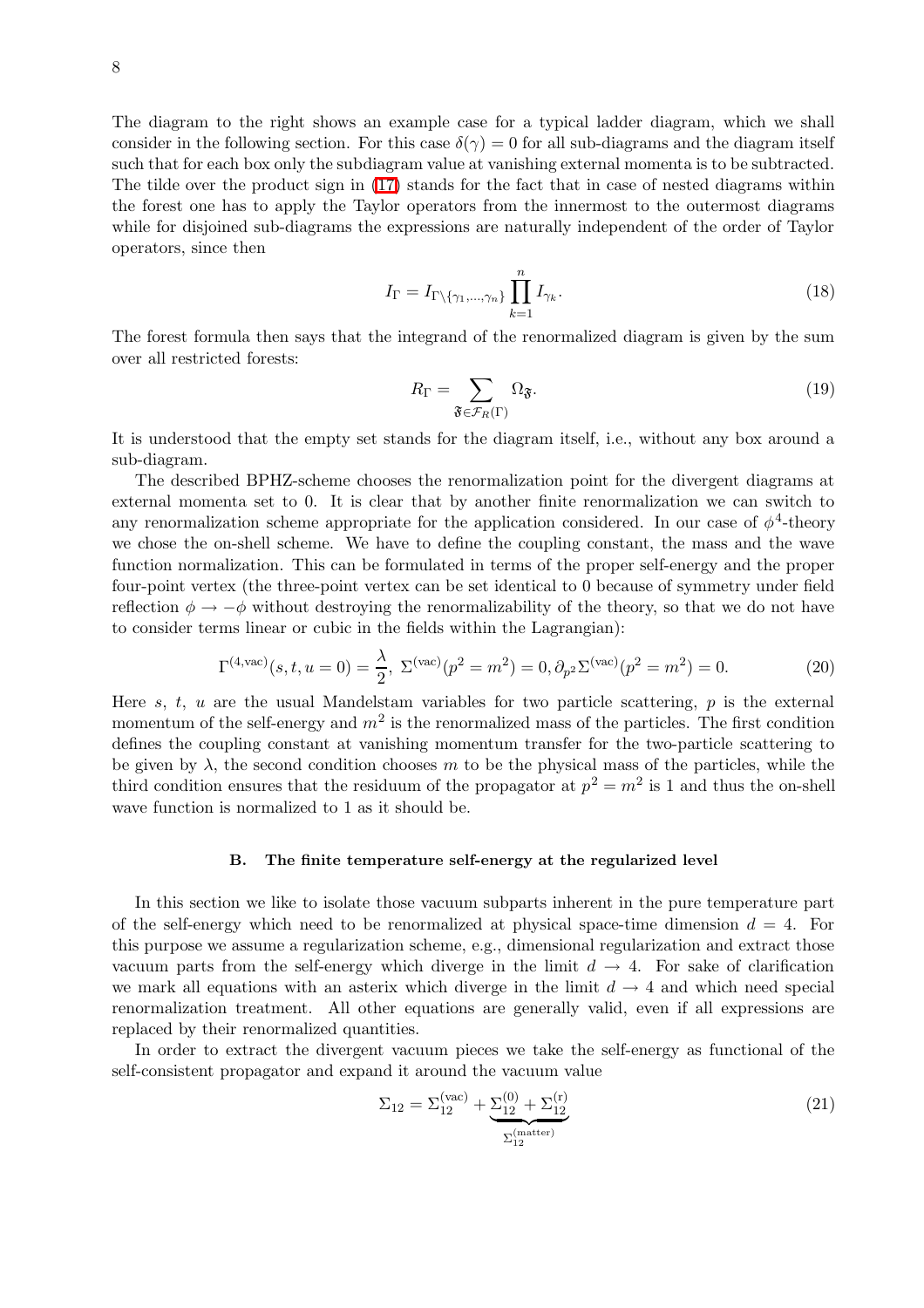Here  $\Sigma_{12}^{(\text{vac})}$  is the vacuum  $(T = 0)$  self-energy. Its renormalization poses no particular problem and can be done according to standard rules. At the examples discussed in our second paper [\[26\]](#page-21-21) it is shown how to do this in practical cases for the numerical solutions to the self-consistent equations of motion. The second and third terms in [\(21\)](#page-7-0) contain the in-matter or finite temperature components of the self-energy. Thereby

$$
-i\Sigma_{12}^{(0)} = \int_{\mathcal{C}} d(1'2') \left( -\frac{\delta i \Sigma_{12}}{\delta G_{1'2'}} \bigg|_{T=0} G_{1'2'}^{(\text{matter})} \right) = \frac{\sum_{i=1}^{N} \sum_{j=1}^{N} G_{1j}}{1 - i \sum_{j=1}^{N} G_{1j}^{(\text{a})}} \tag{22*}
$$

contains the parts of  $\Sigma$  linear in the matter (temperature) part  $G<sup>(matter)</sup>$  of the full propagator

$$
\frac{\mathrm{i}G}{\mathrm{ii}G} = \frac{\mathrm{i}G^{(\text{vac})}}{1} + \frac{\mathrm{i}G^{(\text{matter})}}{1} \tag{23}
$$

At this level it is important to recognize that all loops involving vertices from both sides of the real-time contour (cf. Fig. [1\)](#page-2-0) are UV convergent due to the analytical properties of  $\{-+\}$  and  ${+-\}$ -propagators [\(A16\)](#page-19-0) to [\(A18\)](#page-19-1). Such loops contain at least one thermal weight factor  $n(p_0)$ which decays exponentially at large  $|p_0|$ , since the Θ-function parts completely drop out for large loop momenta. Therefore all mixed components like  $G^{-+}$ , or  $\Sigma^{+-}$  have to be excluded from the subtraction scheme. Thus, the expansion point,  $G^{(\text{vac})}$ , in [\(23\)](#page-8-0) is defined as the contour-diagonal part of the propagator in the vacuum limit  $(T \to 0)$ , i.e., with vanishing  $G^{-+(\text{vac})} = G^{+-(\text{vac})} := 0$ . Likewise all vacuum structures like  $\Sigma^{(\text{vac})}$ , and the four-point functions  $\Gamma^{(4,\text{vac})}$  and  $\Lambda^{(\text{vac})}$  defined below are "diagonal" in the real-time contour placement.

The remaining self-energy piece  $\Sigma^{(r)}$  in [\(21\)](#page-7-0) contains at least two  $G<sup>(matter)</sup>$  lines which therefore are never involved in any divergent loops due to the 2PI property of the Φ-functional<sup>2</sup>. Thus, there are no hidden subdivergences in  $\Sigma^{(r)}$ , and possible divergent vacuum sub-structures can directly be renormalized using the BPHZ rules given above.

On the other hand the diagrams of  $\Sigma^{(0)}$  deserve special attention, since there the single  $G^{\text{(matter)}}$ line is involved in logarithmically divergent loops, if all vertices of  $\Gamma_{12}^{(4)}$  $_{12,1'2'}^{(4)}$  are placed on the same side of the contour. As mentioned the terms with mixed vertices are finite.

The divergences result from the fact that the functional variation of  $\Sigma$  with respect to G at  $T = 0$  defines a vacuum vertex function

<span id="page-8-1"></span>
$$
-i\Gamma_{12,1'2'}^{(4)} = -\left. \frac{\delta \Sigma_{12}}{\delta G_{1'2'}} \right|_{T=0} = -2i \frac{\delta^2 \Phi}{\delta G_{12} \delta G_{1'2'}} \bigg|_{T=0} \tag{24}
$$

with four external legs.

Its diagonal part (all vertices on one contour side) defines  $\Gamma^{(4,\text{vac})}_{12,12'}$  $_{12,1'2'}^{(4,\text{vac})}$  which is of divergence degree 0. Assuming  $G<sup>(matter)</sup>$  of divergence degree  $-4$  it is involved in a logarithmically divergent loop. Thus, this part of  $\Sigma^{(0)}$ , called  $\Sigma^{(0,\text{div})}$ , accounts for all terms of divergence degree 0 and consequently  $\Sigma^{(r)}$ is of divergence degree  $-2$ .

In order to trace all subdivergences hidden in  $\Sigma^{(0)}$ , the vacuum structure inherent in  $G<sup>(matter)</sup>$ has to be resolved. For this purpose the diagonal parts of the full propagator (i.e.,  $G^{--}$  and  $G^{++}$ )

<span id="page-8-0"></span><sup>&</sup>lt;sup>2</sup> Any  $G^{(\text{matter})}$ -line in  $\Sigma^{(r)}$  is either involved in loops with further  $G^{(\text{matter})}$ -lines which are finite or it is attached to a pure vacuum piece. Due to the 2PI property of Φ this vacuum piece has more than four external legs also leading to finite loops for this  $G<sup>(matter)</sup>$ -line.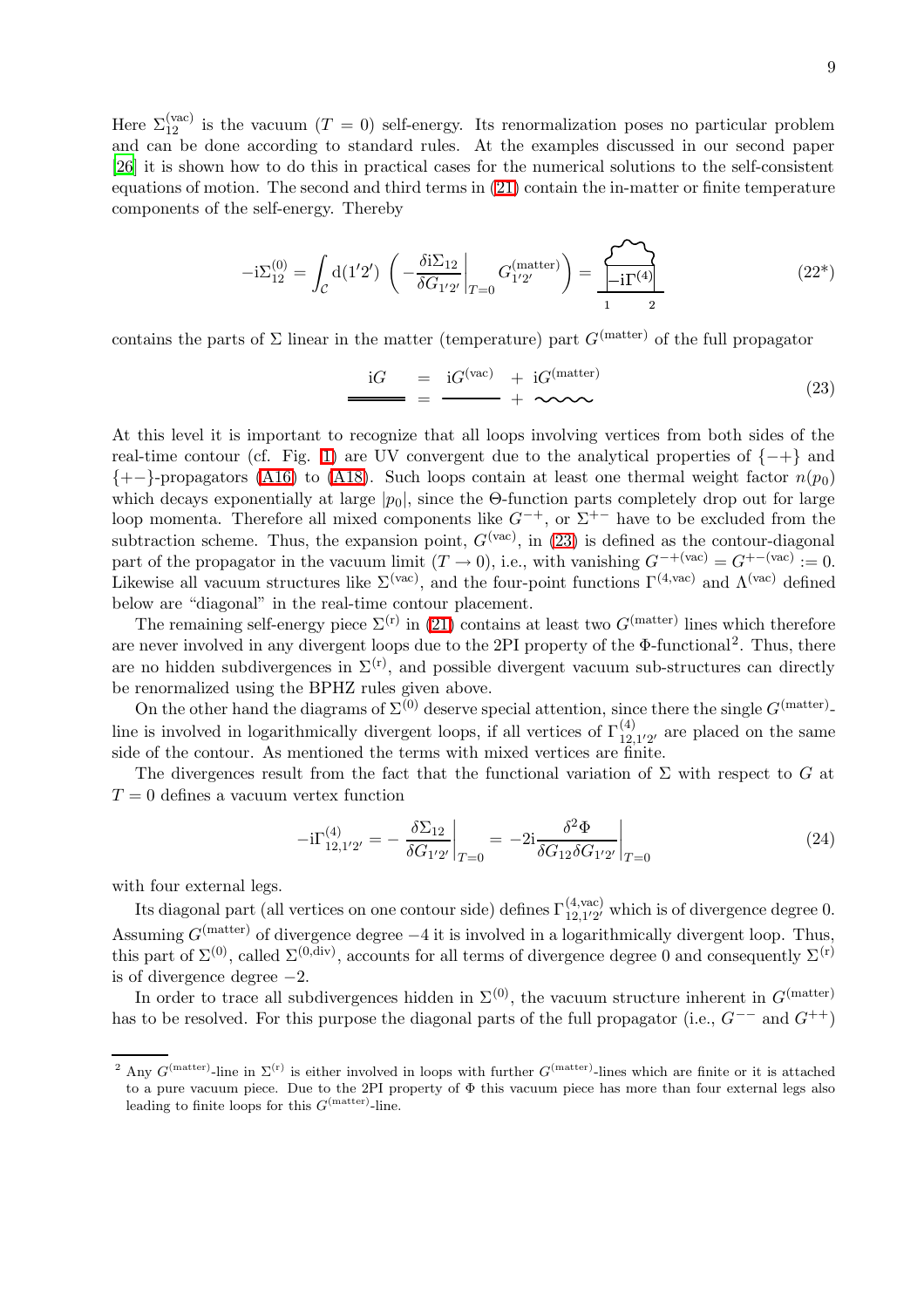need further to be decomposed

<span id="page-9-0"></span>
$$
iG_{12} = iG_{12}^{(vac)} + i \underbrace{\int_{\mathcal{C}} d(1'2') G_{11'}^{(vac)} \Sigma_{1'2'}^{(0,div)} G_{2'2}^{(vac)}}_{iG^{(matter)}}
$$
(25)  

$$
= \underbrace{\qquad \qquad}_{= \qquad \qquad \qquad + \qquad \qquad \qquad}_{\qquad \qquad \qquad \qquad \qquad}_{\text{iG}^{(matter)}} + \underbrace{\qquad \qquad}_{\text{0000}} \qquad , \qquad (26*)
$$

where here and below all vertices  $1, 2, 1'$  and  $2'$  are placed on the same side of the contour, this way defining the divergent piece of  $\Sigma^{(0)}$ . The remaining part  $G^{(r)}$  is of divergence degree -6.

Since  $\Gamma^{(4,\text{vac})}$  is a pure vacuum four-point function, eqs. [\(21\)](#page-7-0) and [\(25\)](#page-9-0) also show  $\Sigma^{(0,\text{div})}$  as a functional linear in  $G<sup>(matter)</sup>$ 

<span id="page-9-2"></span><span id="page-9-1"></span>
$$
\Sigma_{12}^{(0,\text{div})} = \int_{\mathcal{C}} d(1'2') \ \Gamma_{12,1'2'}^{(4,\text{vac})} \left( \int_{\mathcal{C}} d(1''2'') G_{1'1''}^{(\text{vac})} \Sigma_{1''2''}^{(0,\text{div})} G_{2''2'}^{(\text{vac})} + G_{1'2'}^{(r)} \right) \tag{27*}
$$

and thus also linear in  $G_{1/2}^{(r)}$ <sup>(r)</sup><sub>1/2</sub>. A simple iteration argument, starting with  $\Sigma_{12}^{(0,\text{div})} = 0$ , shows that Eq.  $(27^*)$  is solved by the ansatz

$$
-i\Sigma_{12}^{(0,\text{div})} = \int_{\mathcal{C}} d(1'2') \Lambda_{12,1'2'}^{(\text{vac})} G_{1'2'}^{(r)} = \boxed{-i\Lambda^{(\text{vac})}}
$$
(28)

leading to the pure vacuum equation of motion

<span id="page-9-3"></span>
$$
\Lambda_{12,1'2'}^{(\text{vac})} = \Gamma_{12,1'2'}^{(4,\text{vac})} + i \int_{\mathcal{C}} d(3456) \ \Gamma_{12,34}^{(4,\text{vac})} G_{35}^{(\text{vac})} G_{46}^{(\text{vac})} \Lambda_{56,1'2'}^{(\text{vac})} \tag{29*}
$$

for the vacuum four point function  $\Lambda^{(\text{vac})}$ . The diagrammatic interpretation shows that this has the form of an inhomogeneous Bethe-Salpeter ladder equation



From the construction it is clear that this is a very particular BS-equation, namely the one which complies with the self-consistent Dyson resummation scheme defined through [\(11\)](#page-4-1). Thus these ladders, which are of s-channel type (forward scattering), are implicitly contained in the selfconsistent vacuum self-energy. Since Weinberg's power counting theorem shows that  $\Lambda^{(vac)}$  is of divergence degree 0, as any four-point function, Eq. [\(28\)](#page-9-2) implies that  $\Sigma^{(0,\text{div})}$  is indeed also of divergence degree 0 as assumed above. Then  $G^{(r)}$  is of divergence degree −6 and the loops in [\(28\)](#page-9-2), which close  $\Lambda^{(vac)}$  with a  $G^{(r)}$ -line, contain no further divergences. Thus, once  $\Lambda^{(vac)}$  is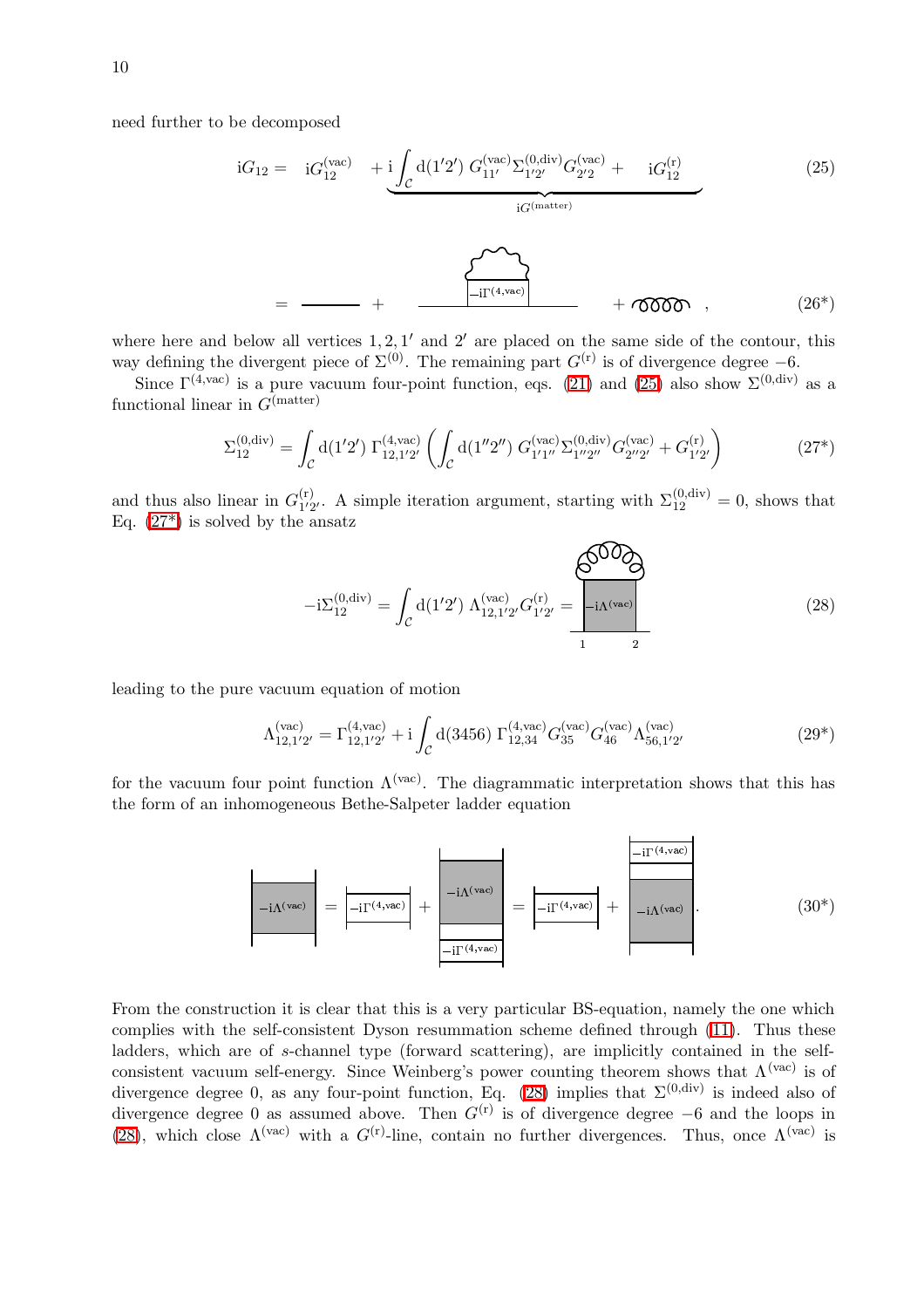renormalized, the self-energy is renormalized too, within a temperature independent subtraction scheme.

Since  $\Phi$  is 2PI, the variational relation [\(24\)](#page-8-1) defines the BS-kernel  $\Gamma^{(4,\text{vac})}_{12,1/2'}$  $_{12,1^{\prime}2^{\prime}}^{(4,\text{vac})}$  as a proper skeleton diagram, i.e., it contains no self-energy insertions and cutting the diagram such that the pairs of space time points  $(12)$  and  $(1'2')$  are separated, cuts more than two lines. Thus the BS-kernel has the appropriate irreducibility properties for the resummation to the complete four-point function  $\Lambda^{(vac)}$ , again showing the virtue of the Φ-functional formalism to avoid double counting.

From [\(28\)](#page-9-2) it is obvious that switching to the momentum space representation both  $\Gamma^{(4,\text{vac})}$  and  $\Lambda^{(vac)}$  are not needed in their full momentum dependence but rather only as a function of the two momenta given by the Fourier transformation with respect to the space-time point pairs (12) and (1'2'). Due to [\(24\)](#page-8-1) and through (29<sup>\*</sup>) both,  $\Gamma^{(4,\text{vac})}$  and  $\Lambda^{(\text{vac})}$ , obey the symmetry relations

$$
\Gamma_{12,1'2'}^{(4,\text{vac})} = \Gamma_{1'2',12}^{(4,\text{vac})} \quad \text{or} \quad \Gamma_{4,\text{vac}}^{(4,\text{vac})}(p,q) = \Gamma_{4,\text{vac}}^{(4,\text{vac})}(q,p), \n\Lambda_{12,1'2'}^{(\text{vac})} = \Lambda_{1'2',12}^{(\text{vac})} \quad \text{or} \quad \Lambda^{(\text{vac})}(p,q) = \Lambda^{(\text{vac})}(q,p).
$$
\n(31)

# C. Renormalization of the vacuum Bethe-Salpeter equation

In energy-momentum representation the regularized BS-equations [\(29\\*\)](#page-9-3) and its equivalent "adjoint" version become

$$
\Lambda^{(\text{vac})}(p,q) = \Gamma^{(4,\text{vac})}(p,q) + i \int \frac{d^d l}{(2\pi)^d} \Gamma^{(4,\text{vac})}(p,l) [G^{(\text{vac})}(l)]^2 \Lambda^{(\text{vac})}(l,q) \tag{32*}
$$

$$
= \Gamma^{(4,\text{vac})}(p,q) + i \int \frac{d^d l}{(2\pi)^d} \Lambda^{(\text{vac})}(p,l) [G^{(\text{vac})}(l)]^2 \Gamma^{(4,\text{vac})}(l,q). \tag{33*}
$$

The renormalization of the BS-equations [\(29\\*\)](#page-9-3) is not straight forward. First the BS-kernel  $\Gamma^{(4,\text{vac})}(p,q)$  has to be renormalized following the BPHZ-rules outlined in sect. [III.](#page-5-0) Representing  $\Lambda(p,q)$  as the sum of ladder diagrams, this BS-kernel forms the rungs in each ladder. The complication arises from overlapping sub-divergences: in the general case each internal rung is part of various diverging sub-diagrams through the loops involving two or more rungs. However, two observations help to settle this renormalization issue:

- (i) The rungs given by the BS-kernel are 2PI with respect to cuts separating the top from the bottom extremities of the rung. This implies that there are no divergent sub-diagrams which cut into the inner structure of any rung, since this would involve a cut of more than two lines and the resulting sub-diagram would have more than four external lines. Thus divergent sub-diagrams always have complete rungs as sub-diagrams, as shown to the right.
- (ii) If one takes the difference of two  $\Lambda$  functions which differ only in one of the momenta, e.g.,  $\Lambda(p,q) - \Lambda(p',q)$ , all those counter terms cancel out which contain boxes which cut the outer  $p$ or  $p'$  lines, respectively, since for these counter terms the argument  $p$  or  $p'$  are replaced by zero. Thus, the only boxes which are left are those which exclude the outermost rung attached to the p-lines. These boxes, however, just define the renormalized result of the sub-diagram complementary to this outermost rung, which is again a ladder diagram.



(valid counter term)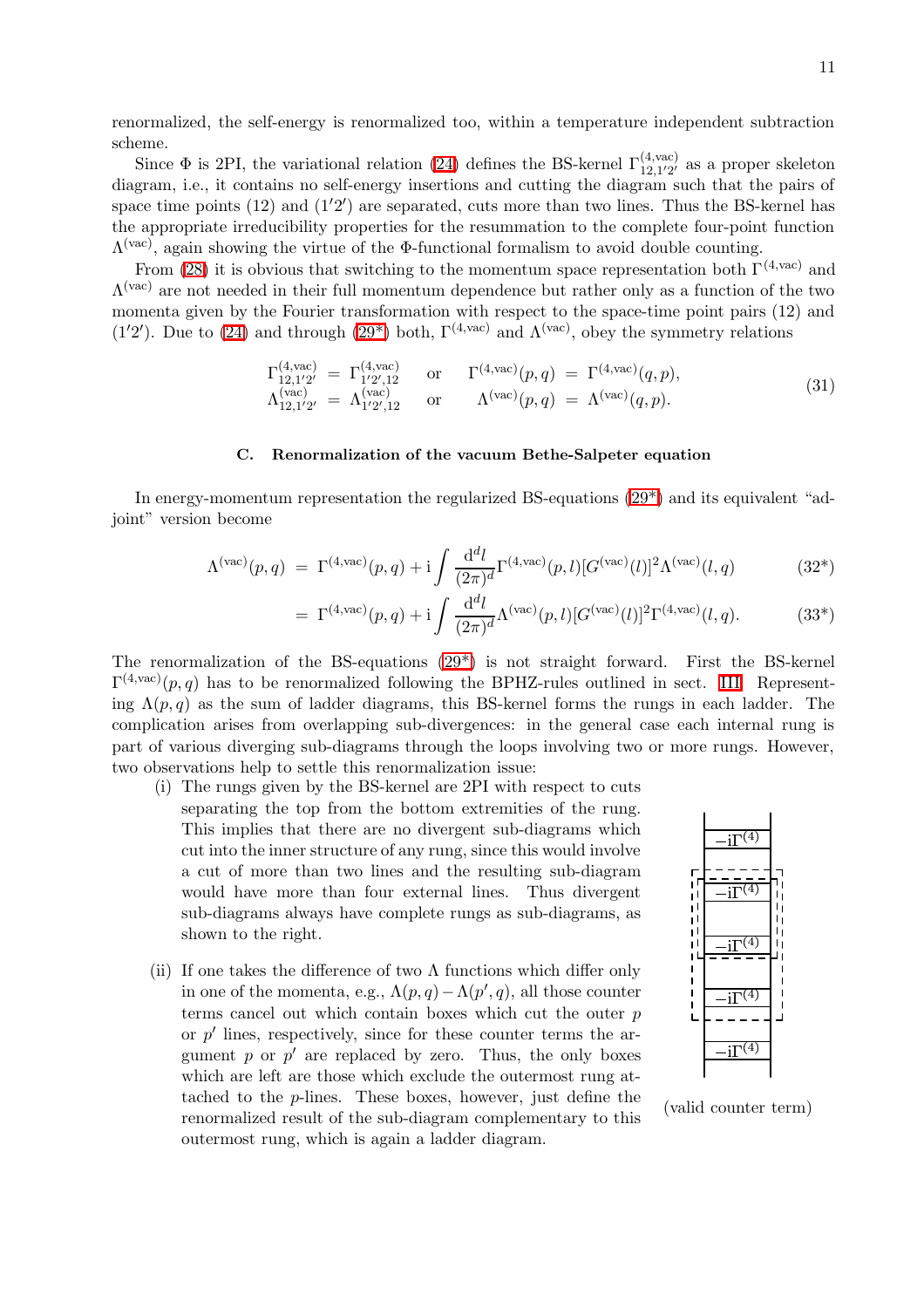This permits to establish recursive relations for the renormalized expressions of the two possible differences

$$
\Lambda^{(\text{ren})}(p,q) - \Lambda^{(\text{ren})}(p',q)\Gamma^{(4,\text{vac})}(p,q) - \Gamma^{(4,\text{vac})}(p',q) \n+ i \int \frac{d^4l}{(2\pi)^4} [\Gamma^{(4,\text{vac})}(p,l) - \Gamma^{(4,\text{vac})}(p',l)][G^{(\text{vac})}(l)]^2 \Lambda^{(\text{ren})}(l,q),
$$
\n(34)

$$
\Lambda^{(\text{ren})}(p',q) - \Lambda^{(\text{ren})}(p',q')\Gamma^{(4,\text{vac})}(p',q) - \Gamma^{(4,\text{vac})}(p',q') + \mathrm{i} \int \frac{\mathrm{d}^4 l}{(2\pi)^4} \Lambda^{(\text{ren})}(p',l) [G^{(\text{vac})}(l)]^2 [\Gamma^{(4,\text{vac})}(l,q) - \Gamma^{(4,\text{vac})}(l,q')],
$$
\n(35)

where now  $\Gamma^{(4,\text{vac})}$  stands for the renormalized Bethe-Salpeter kernel. Since the renormalized function  $\Gamma^{(4,\text{vac})}(p,l) - \Gamma^{(4,\text{vac})}(0,l)$  is of divergence degree less than zero the integrals are finite. This set of renormalized equations can be used to construct the renormalized Λ-function using

<span id="page-11-1"></span><span id="page-11-0"></span>
$$
\Lambda^{(\text{ren})}(0,0) := \pm \frac{\lambda}{2} \tag{36}
$$

on the two real-time branches  $\mathcal{C}_\pm$  due to our renormalization condition [\(20\)](#page-7-1). In a kind of sweep-up sweep-down scheme first the "half sided"  $\Lambda^{(ren)}(0,q)$  function can be constructed by solving [\(35\)](#page-11-0) for  $p' = 0$ . Using this half sided function as the input for [\(34\)](#page-11-1) the full momentum dependence of  $\Lambda^{(ren)}(p,q)$  can be obtained. This scheme fully complies with the BPHZ renormalization prescription. It has the remarkable feature that, although it is explicitly asymmetric in  $p$  and  $q$ , it constructs a completely symmetric renormalized four-point function which can be combined to the complete result

$$
\Lambda^{(\text{ren})}(p,q) = \Gamma^{(4,\text{vac})}(p,q) \n+ i \int \frac{d^4l}{(2\pi)^4} [\Gamma^{(4,\text{vac})}(p,l) - \Gamma^{(4,\text{vac})}(0,l)][G^{(\text{vac})}(l)]^2 \Lambda^{(\text{vac})}(l,q) \n+ i \int \frac{d^4l}{(2\pi)^4} \Lambda^{(\text{ren})}(0,l)[G^{(\text{vac})}(l)]^2 [\Gamma^{(4,\text{vac})}(l,q) - \Gamma^{(4,\text{vac})}(l,0)].
$$
\n(37)

For numerical applications it is important to realize that only the half sided  $\Lambda^{(ren)}(0, l)$ , and not the full momentum dependence  $\Lambda^{(ren)}(p,q)$ , is explicitly needed. Since the half side  $\Lambda$  has essentially two-point function properties it can be numerically constructed using similar techniques as for self-energies.

Indeed one can express the complete renormalized self-energy part linear in  $G<sup>(matter)</sup>$  in the form

$$
\Sigma^{(0)}(p) = \Sigma^{(0)}(p) - \Sigma^{(0)}(0) + \Sigma^{(0)}(0)
$$
  
\n
$$
= \int \frac{d^4l}{(2\pi)^4} [\Gamma^{(4)}(p, l) - \Gamma^{(4, \text{vac})}(0, l)] G^{(\text{matter})}(l)
$$
  
\n
$$
+ \int \frac{d^4l}{(2\pi)^4} \Lambda^{(\text{ren})}(0, l) G^{(\text{r})}(l)
$$
  
\n
$$
= \int \Lambda^{(\text{ren})} \left[ \frac{d^4l}{(2\pi)^4} \right]_{p} - \int \Lambda^{(\text{ren})} \left[ \frac{d^4l}{(2\pi)^4} \right]_{0} + \int \Lambda^{(\text{ren})} \left[ \frac{d^4l}{(2\pi)^4} \right]_{0} + \int \Lambda^{(\text{ren})} \left[ \frac{d^4l}{(2\pi)^4} \right]_{0} + \int \Lambda^{(\text{ren})} \left[ \frac{d^4l}{(2\pi)^4} \right]_{0} + \int \Lambda^{(\text{ren})} \left[ \frac{d^4l}{(2\pi)^4} \right]_{0} + \int \Lambda^{(\text{ren})} \left[ \frac{d^4l}{(2\pi)^4} \right]_{0} + \int \Lambda^{(\text{ren})} \left[ \frac{d^4l}{(2\pi)^4} \right]_{0} + \int \Lambda^{(\text{ren})} \left[ \frac{d^4l}{(2\pi)^4} \right]_{0} + \int \Lambda^{(\text{ren})} \left[ \frac{d^4l}{(2\pi)^4} \right]_{0} + \int \Lambda^{(\text{ren})} \left[ \frac{d^4l}{(2\pi)^4} \right]_{0} + \int \Lambda^{(\text{ren})} \left[ \frac{d^4l}{(2\pi)^4} \right]_{0} + \int \Lambda^{(\text{ren})} \left[ \frac{d^4l}{(2\pi)^4} \right]_{0} + \int \Lambda^{(\text{ren})} \left[ \frac{d^4l}{(2\pi)^4} \right]_{0} + \int \Lambda^{(\text{ren})} \left[ \frac{d^4l}{(2\pi)^4} \right]_{0} + \int \Lambda^{(\text{ren})} \left[ \frac{d^4l}{(2\pi)^4} \right]_{0} + \int \Lambda^{(\text{ren})} \left[
$$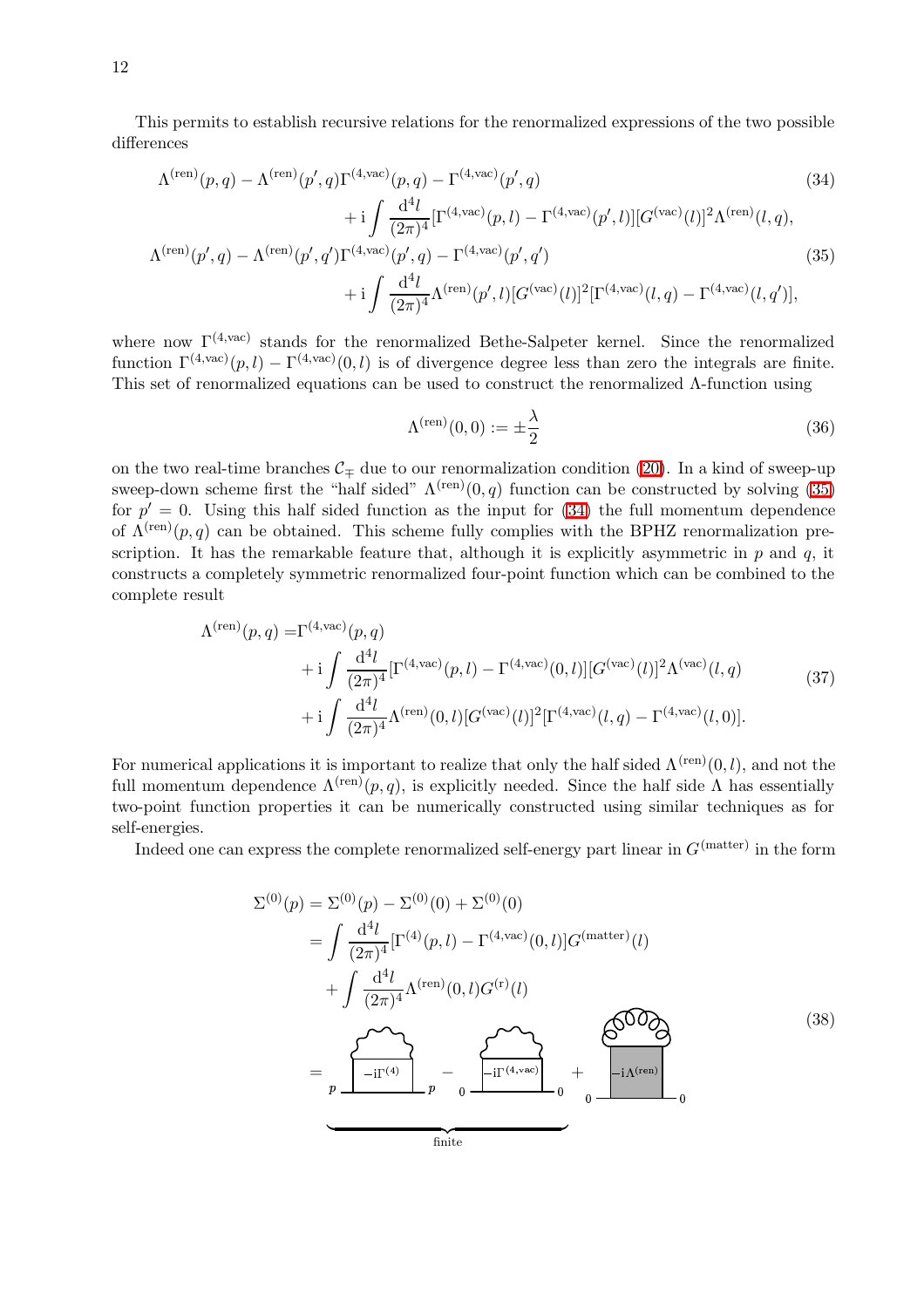with  $G^{(\text{matter})}$  and  $G^{(r)}$  from [\(23\)](#page-8-0) and [\(25\)](#page-9-0). Here  $\Gamma^{(4)}$  is the full contour valued kernel [\(24\)](#page-8-1) including mixed contour vertices, while  $\Gamma^{(4,\text{vac})}$  and  $\Lambda^{(\text{ren})}$  are diagonal in the contour vertices. Due to the 2PI-properties of  $\Gamma^{(4)}$  the difference  $\Gamma^{(4)}(l,p) - \Gamma^{(4,\text{vac})}(l,0)$  is of divergence degree less than 0. Therefore the first integral represented by the difference of the first two diagrams is finite, since  $G<sup>(matter)</sup>$  is of divergence degree  $-4$ . This difference represents the most naive subtraction, which by itself, however, would be false, since it contains temperature dependent counter terms. The heart of the above derivation is that these false T-dependent counter terms are precisely compensated by the last term. The fact that the counter term structures never mix the two real-time contour branches also lifts the problem of pinch singularities which otherwise could arise due to the vanishing external momentum.

<span id="page-12-0"></span>This completes the proof that the self-energies can be renormalized with T-independent counter terms.

#### D. Renormalization of the real-time Γ-functional

In this section we derive the renormalized real-time generating functional for the in-matter equations of motion. Thus, we restrict the contour integrations to the real-time contour  $\mathcal{C}_{\mathbb{R}}$  and the corresponding traces to the real-time traces  $\text{Tr}_{\mathbb{R}}$ . For functions in momentum representation the corresponding contour matrix algebra in the  $\{-+\}$  notation (cf. Appendix [A\)](#page-18-0) is implied.

For the renormalization procedure we use the ansatz  $(25)$  for the full propagator G together with the form [\(28\)](#page-9-2) for the logarithmically divergent part of the self-energy, where the renormalized four-point function  $\Lambda$  resolves the subdivergences hidden in both, the propagator and the selfenergy. For this purpose we decompose the generating functional  $\Gamma$  in its vacuum part, which is solely a functional of  $G^{(\text{vac})}$ , and the in-matter part

$$
\Gamma = \Gamma^{\text{(vac)}}[G^{\text{(vac)}}] + \Gamma^{\text{(matter)}}[G^{\text{(vac)}}, G^{\text{(matter)}}]
$$
\n(39)

Thereby it is implied that the vacuum problem is already solved through its equation of motion resulting from the functional variation of  $\Gamma^{(vac)}$ . Given  $G^{(vac)}$  the equations of motion in matter result from the functional variation of  $\Gamma^{(\text{matter})}$  with respect to  $G^{(\text{matter})}$ .

Compared to the two-point self-energy the Γ- and Φ-functionals have no external points and essentially result from the diagrams of the self-energies by closing the extremities. Therefore one has to explicitly expand the corresponding expressions up to second order in  $G<sup>(matter)</sup>$  before one comes to the situation where the remaining pieces are void of hidden subdivergences. Thus we write

$$
\Phi_{\mathbb{R}} = \Phi_{\mathbb{R}}^{(\text{vac})} + \text{Tr}_{\mathbb{R}} \frac{\delta \Phi^{(\text{vac})}}{\delta G^{(\text{vac})}} G^{(\text{matter})} + \frac{1}{2!} G^{(\text{matter})} \frac{\delta^2 \Phi^{(\text{vac})}}{\delta G^{(\text{vac})^2}} G^{(\text{matter})} + \Phi_{\mathbb{R}}^{(\text{r})}
$$
\n
$$
= \Phi_{\mathbb{R}}^{(\text{vac})} - \frac{i}{2} \text{Tr}_{\mathbb{R}} G^{(\text{matter})} \Sigma^{(\text{vac})} + \frac{1}{4} G^{(\text{matter})} \Gamma^{(4)} G^{(\text{matter})} + \Phi_{\mathbb{R}}^{(\text{r})}.
$$
\n(40)

Here we have used [\(11\)](#page-4-1) and [\(24\)](#page-8-1) for the vacuum parts defined through the variation of  $\Phi$  with respect to G. At the same time we introduced the real-time trace in momentum space

$$
\operatorname{Tr}_{\mathbb{R}} A \cdots B = \int \frac{\mathrm{d}^d l}{(2\pi)^d} A(l) \cdots B(l) \tag{41}
$$

and the functional tensor contraction for four-point functions with propagators:

$$
G_1 \Gamma^{(4)} G_2 = \int \frac{\mathrm{d}^d l_1}{(2\pi)^d} \int \frac{\mathrm{d}^d l_2}{(2\pi)^d} G_1(l_1) \Gamma^{(4)}(l_1, l_2) G_2(l_2). \tag{42}
$$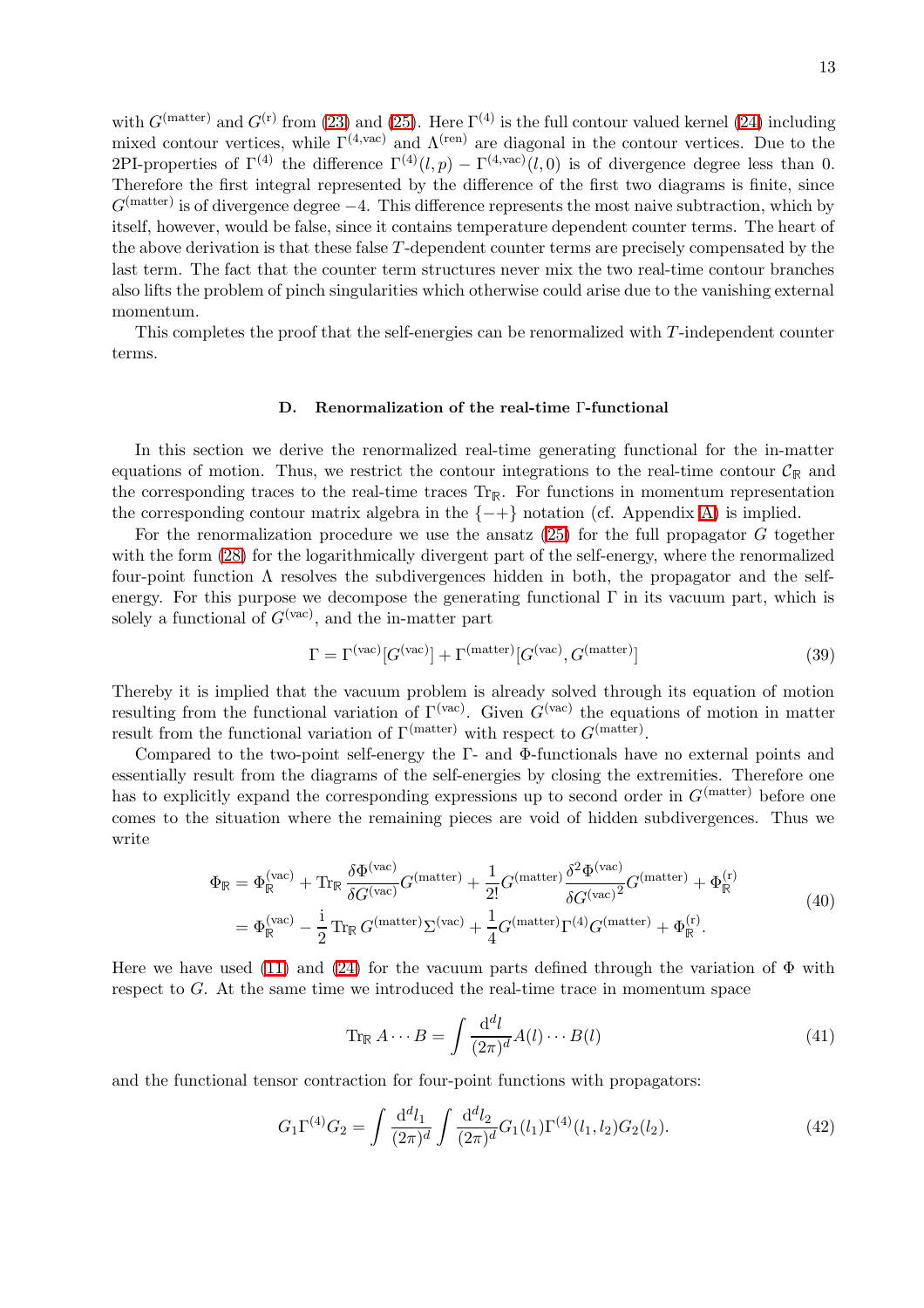14

In all expressions the functions are contour matrix functions which imply the corresponding contour matrix algebra and the contour trace, cf. Eqs. [\(A19\)](#page-20-4) and [\(A20\)](#page-20-5).

Applying the arguments given for  $\Sigma^{(r)}$  also for  $\Phi^{(r)}$  no  $G^{(matter)}$ -line is involved in divergent loops such that after renormalization of possible vacuum sub-divergences the entire diagram is finite. Thus only terms with at most two  $G<sup>(matter)</sup>$ -lines need further care.

<span id="page-13-0"></span>Since Φ by itself is not an observable we directly step to the definition of the Γ-functional which relates to the thermodynamic potential in the equilibrium case. Exploiting the stationarity condition of  $\Gamma$  at the vacuum level, i.e., using the vacuum equations of motion for  $G^{(\text{vac})}$ , all terms linear in  $G<sup>(matter)</sup>$  drop out and we find for the functional with all proper vacuum sub-divergences subtracted

$$
\bar{\Gamma}_{\mathbb{R}}^{(\text{matter})}[G^{(\text{matter})}] = \frac{i}{2} \operatorname{Tr}_{\mathbb{R}} \left( G^{(\text{matter})} \Sigma^{(\text{matter})} - \sum_{k=2}^{\infty} \frac{(G^{(\text{vac})} \Sigma^{(\text{matter})})^k}{k} \right)
$$
\n
$$
- \frac{i}{4} \operatorname{Tr}_{\mathbb{R}} G^{(\text{matter})} \Sigma^{(0)} + \bar{\Phi}_{\mathbb{R}}^{(\text{r})}.
$$
\n(43\*)

Renormalized to zero at the vacuum level this expression is a functional of the in-matter part of the propagator. The remaining divergent parts of  $\bar{\Gamma}^{(\text{matter})}$  arise from terms quadratic in  $G^{(\text{matter})}$ , i.e.,

$$
\bar{\Gamma}_{\mathbb{R}}^{(\text{matter}, \text{div})} = \frac{1}{4} \operatorname{Tr}_{\mathbb{R}} G^{(0)} \Sigma^{(0)} + \frac{1}{4} G^{(0)} \Gamma^{(4, \text{vac})} G^{(0)} + \frac{1}{2} G^{(0)} \Gamma^{(4, \text{vac})} G^{(r)} \tag{44*}
$$

with

<span id="page-13-1"></span>
$$
G^{(0)} = G(vac) \Sigma(0,div) G(vac),
$$
\n(45)

where again in both relations above all expressions are contour diagonal. Both,  $\Sigma^{(0,\text{div})}$  and  $G^{(0)}$  are linear in  $G<sup>(matter)</sup>$ . Using the equations of motion for  $\Sigma<sup>(0, div)</sup>$  and  $\Lambda<sup>(vac)</sup>$  one arrives at an expression for the divergent part of  $\overline{\Gamma}^{\text{(matter)}}$  which only contains quantities which were already renormalized in the previous subsection

$$
\Gamma_{\mathbb{R}}^{(\text{matter}, \text{div}, \text{ren})} = \frac{1}{4} \left( G^{(\text{r})} \Lambda^{(\text{ren})} G^{(\text{r})} - G^{(\text{r})} \Gamma^{(4, \text{vac})} G^{(\text{r})} \right). \tag{46}
$$

Substituting this for the divergent part we obtain after some algebraic simplifications

$$
\Gamma_{\mathbb{R}}^{(\text{matter,ren})}[G^{(\text{matter})}] = \frac{i}{2} \overline{\text{Tr}_{\mathbb{R}}} \left( G^{(\text{r})} \Sigma^{(\text{matter})} - \frac{1}{2} G^{(\text{vac})} \Sigma^{(\text{r})} G^{(\text{vac})} \Sigma^{(\text{r})} - \sum_{k=3}^{\infty} \frac{(G^{(\text{vac})} \Sigma^{(\text{matter})})^k}{k} \right) + \frac{1}{4} G^{(\text{r})} \Lambda^{(\text{vac})} G^{(\text{r})} + \Phi_{\mathbb{R}}^{(\text{r})}
$$
(47)

 $+$  mixed contour Tr<sub>R</sub>-terms from  $(43^*),$ 

where  $\text{Tr}_{\mathbb{R}}$  includes only the contour diagonal parts. This expression, which now can be considered as a functional of  $G<sup>(matter)</sup>$ , or through Eqs. [\(25\)](#page-9-0) and [\(28\)](#page-9-2) of  $G<sup>(r)</sup>$ , is void of any hidden subdivergences, since all matter or T-dependent parts of the propagator like  $G<sup>(matter)</sup>$  or  $G<sup>(r)</sup>$  are involved in convergent loops.

Now it remains to be proven that this renormalization procedure for the Γ-functional is consistent with the renormalization of the self-energy given in the previous section. In other words: We like to show that the vanishing functional variation of  $\Gamma^{(ren)}[G^{(matter)}]$  complies with the Dyson equation of motion and the renormalized self-energy. From the BPHZ-formalism we expect this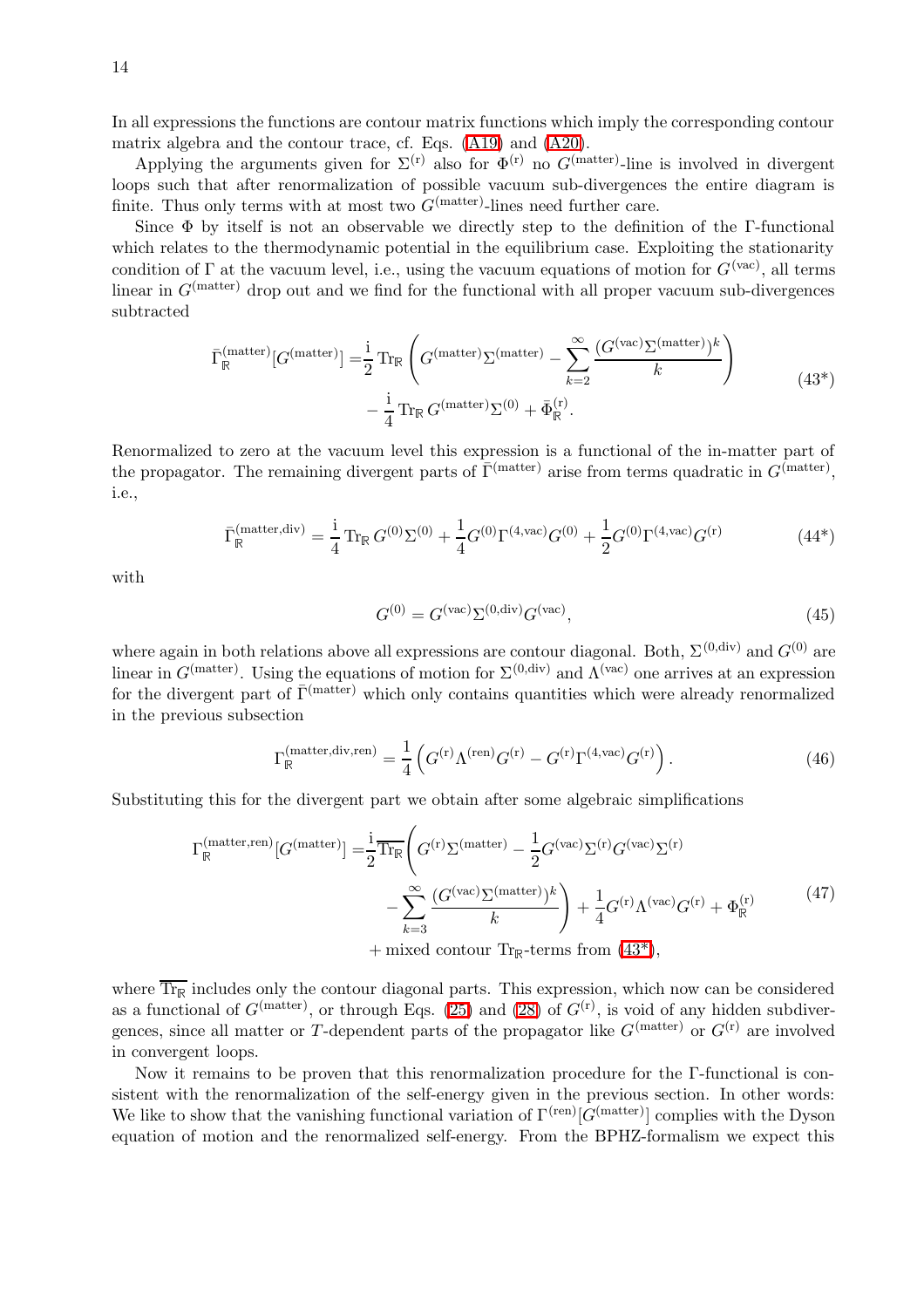to hold true, because it ensures that sub-divergences can be renormalized first and then the remaining divergences which come into the game by closing the diagrams: The renormalized result is independent of the order of counter term subtractions.

<span id="page-14-0"></span>It is sufficient to show this for the contour diagonal parts of [\(47\)](#page-13-1). Writing the functional variation of  $\Gamma^{(ren)}$  as

$$
\delta\Gamma_{\mathbb{R}}^{(\text{matter,ren})} = \frac{\delta\Gamma_{\mathbb{R}}^{(\text{matter,ren})}}{\delta\Sigma^{(\text{r})}} \delta\Sigma^{(\text{r})} + \frac{\delta\Gamma_{\mathbb{R}}^{(\text{matter,ren})}}{\delta G^{(\text{r})}} \delta G^{(\text{r})},\tag{48}
$$

where  $\Sigma^{(r)}$  is supposed to be a functional of  $G^{(r)}$ . Both terms in [\(48\)](#page-14-0) independently vanish. The first term drops by virtue of the Dyson equation which together with [\(25\)](#page-9-0) ensures

$$
\delta \left( \sum_{k=3}^{\infty} \frac{(G^{(\text{vac})} \Sigma^{(\text{matter})})^k}{k} \right) = \left( G^{(\text{r})} - G^{(\text{vac})} \Sigma^{(\text{r})} G^{(\text{vac})} \right) \delta \Sigma^{(\text{matter})}.
$$
 (49)

The second term shrinks to

$$
\delta\Gamma_{\mathbb{R}}^{(\text{matter,ren})} = \frac{i}{2} \operatorname{Tr}_{\mathbb{R}} \underbrace{\left(\Sigma^{(\text{r})} \delta G^{(\text{r})} + G^{(\text{vac})} \Sigma^{(\text{r})} G^{(\text{vac})} \delta \Sigma^{(0)}\right)}_{\Sigma^{(\text{r})} \delta G^{(\text{matter})}} + \delta\Phi_{\mathbb{R}}^{(\text{r})} \stackrel{!}{=} 0,
$$
\n(50)

which indeed implies

$$
\Sigma^{(r)} = 2i \frac{\delta \Phi_{\mathbb{R}}^{(r)}}{\delta G^{(matter)}},\tag{51}
$$

compatible with the definition of  $\Sigma^{(r)}$ . It is important to note that through the functional variation [\(48\)](#page-14-0) only convergent loops are opened, such that none of the counter terms is affected by this variation. This explicitly demonstrates the consistency of the BPHZ-renormalization scheme for the self-consistent approximations: The operations of variation with respect to  $G$  and renormalization are commutative, i.e., one can construct the renormalized self-energy in two equivalent ways: The first uses the un-renormalized Φ-functional and defines the renormalized self-energy by applying the BPHZ-renormalization theorem to its diagrams which are defined by opening any line of the un-renormalized Φ-functional. In this way we have defined the renormalized self-energy in the previous section. Subsequently we renormalized the Γ-functional by substituting the thereby defined renormalized functions for the divergent vacuum-sub-diagrams with 2 and 4 external legs. After subtracting the pure vacuum contribution this leads to the finite renormalized functional ([47\)](#page-13-1).

As we have seen now, the second way to define the renormalized self-energy is to renormalize the Γ-functional first. Then the variation with respect to the renormalized propagator leads to the renormalized equations of motion and thus directly to the renormalized self-energy which shows the consistency of the local vacuum counter terms including all combinatorial factors for both, the generating functional and the equation of motion.

We like to clarify that the equations derived in this section for the in-matter parts of the propagator are all valid also in the general non-equilibrium case of quantum field theory provided the density operator at time  $t_0$  amends a Wick decomposition. This is valid for statistical operators at initial time of the form [\[31\]](#page-21-26)

$$
\mathbf{R} = \frac{1}{Z} \exp(-\sum_{k} \alpha_{k} \mathbf{A}_{k}) \text{ with } Z = \text{Tr} \exp(-\sum_{k} \alpha_{k} \mathbf{A}_{k}), \qquad (52)
$$

where the  $A_k$  are one-particle operators. Our arguments for the renormalizability with  $\alpha_k$  independent (i.e., state independent) local counter terms should hold, since the statistical operator is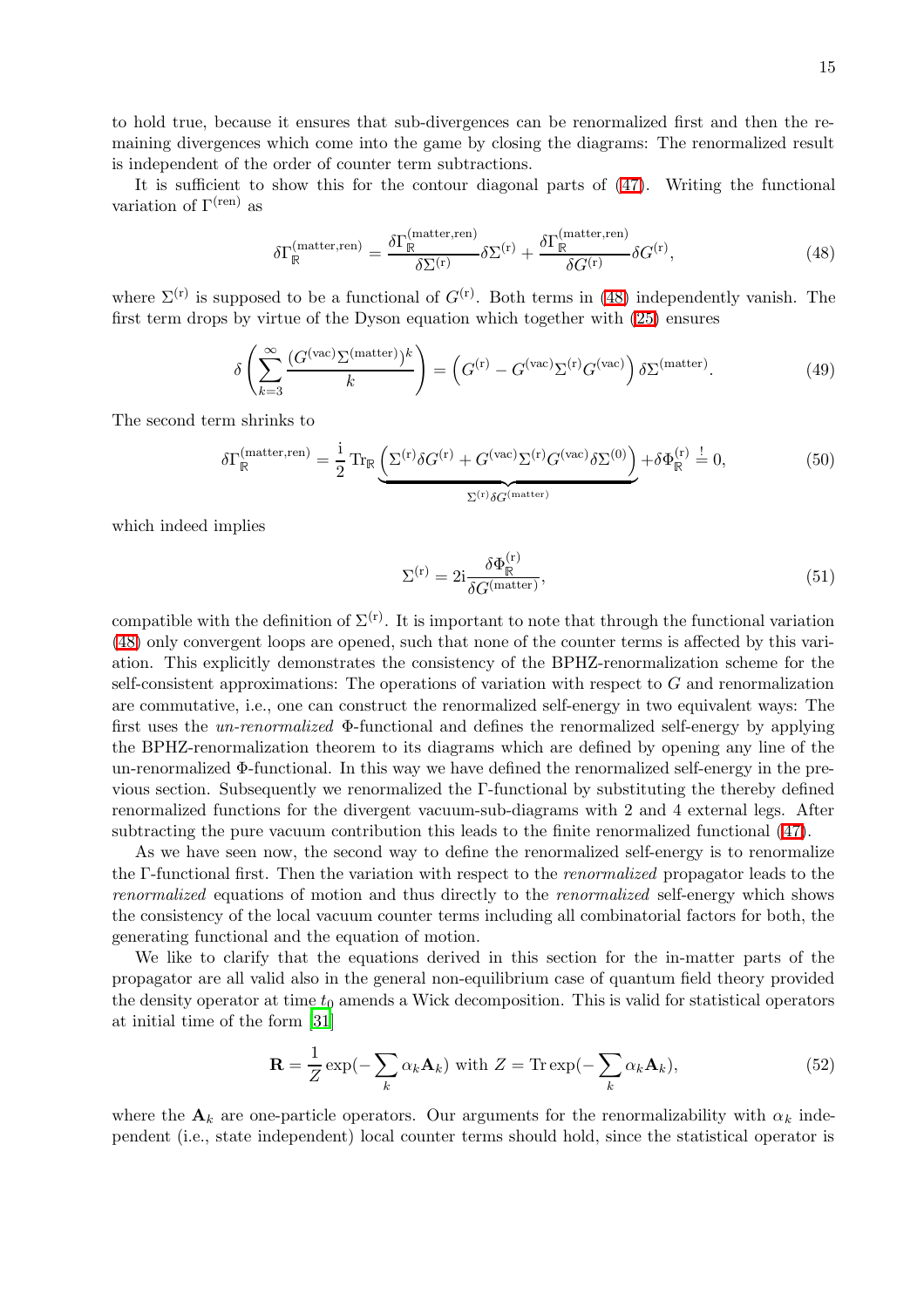normalized  $Tr \mathbf{R} = 1$ . Thus, any in-matter part of the propagator leads to similar reductions of the degree of divergence as for the Bose-Einstein distribution functions used here. This ensures that the power counting arguments for the non-vacuum parts are still valid. Note in particular that the real-time functional  $\Gamma$  has only functional meaning, namely as a tool to derive the equations of motion, since its value at the physical solution vanishes.

#### E. Renormalization of the thermodynamical potential

Using the thermodynamic part, i.e., the vertical branch, of the contour given in Fig. [1](#page-2-0) the Γfunctional provides a finite value which indeed relates to the thermodynamic potential Ω. For the evaluation one uses the relationship between the Matsubara functions and the real-time functions given in Appendix [A,](#page-18-0) Eq. [\(A21\)](#page-20-6) for the thermodynamic trace  $Tr_{Th}$  which takes due account of the thermodynamic weights in the partition sum

<span id="page-15-0"></span>
$$
\begin{split} \text{Tr}_{\text{Th}}\{h(p)\} &= \beta V \int \frac{\mathrm{d}^d p}{(2\pi)^d} \left( h^{-+} + h^{+-} \right) \\ &= -2\mathrm{i} \beta V \int \frac{\mathrm{d}^d p}{(2\pi)^d} \operatorname{sign}(p_0) \left( n(p_0) + \frac{1}{2} \right) \operatorname{Im} h_R(p), \end{split} \tag{53}
$$

where  $h^{-+}$  and  $h^{+-}$  are the Wightman functions and  $h_R$  is the retarded function of h. Furthermore

$$
n(p_0) = \frac{1}{\exp(\beta|p_0|) - 1} \tag{54}
$$

is the thermal Bose-Einstein factor resulting from the summation over Matsubara frequencies expressed in terms of complex contour integrals cf.  $(A21)$ . For this thermal contour  $C_{\text{Th}}$  closed diagrams as those of Φ and Γ also attain a finite value. In this case the rule is, first to omit one of the momentum integrations, which in this way defines a two-point function. Its renormalized retarded value can be calculated according to the above used real-time contour rules. Subsequently one applies [\(53\)](#page-15-0) for the final integration. We show now that after renormalization of the two-point function we need only to subtract the overall vacuum divergence inherent in this final integral.

To obtain this result we have to go back to the regularized expression for the un-renormalized effective potential [\(8\)](#page-3-0) which relates to the thermodynamical potential via

$$
\Omega^{\text{(reg)}}(T) = -T\Gamma_{\text{Th}}^{\text{(reg)}}
$$
\n(55)

where

$$
\Gamma_{\text{Th}}^{\text{(reg)}}(T) = \Gamma_{\text{Th}}^{\text{(vac,reg)}}(T) + \Gamma_{\text{Th}}^{\text{(matter,reg)}}(T) \quad \text{with}
$$
\n
$$
\Gamma_{\text{Th}}^{\text{(vac,reg)}}(T) = \text{Tr}_{\text{Th}} \left[ \frac{i}{2} \ln \left( -\frac{M^2}{G^{\text{vac}}} \right) + \frac{i}{2} \Sigma^{\text{vac}} G^{\text{vac}} \right] + \Phi_{\text{Th}}^{\text{vac}}(T),
$$
\n
$$
\Gamma_{\text{Th}}^{\text{(matter,reg)}}(T) = \frac{i}{2} \text{Tr}_{\text{Th}} \left[ G^{(r)} \Sigma^{\text{(matter)}} - \frac{1}{2} G^{\text{(vac)}} \Sigma^{\text{(r)}} G^{\text{(vac)}} \Sigma^{\text{(r)}} - \sum_{k=3}^{\infty} \frac{(G^{\text{(vac)}} \Sigma^{\text{(matter)}})^k}{k} \right]
$$
\n
$$
+ \frac{1}{4} G^{(r)} \Lambda^{\text{(vac)}} G^{\text{(r)}} + \Phi_{\text{Th}}^{\text{(r)}}(T).
$$
\n(56)

Here the subscript Th specifies the quantities resulting from the thermal trace. The matter part results from form [\(47\)](#page-13-1). Subsequently one replaces all quantities by their renormalized ones (denoted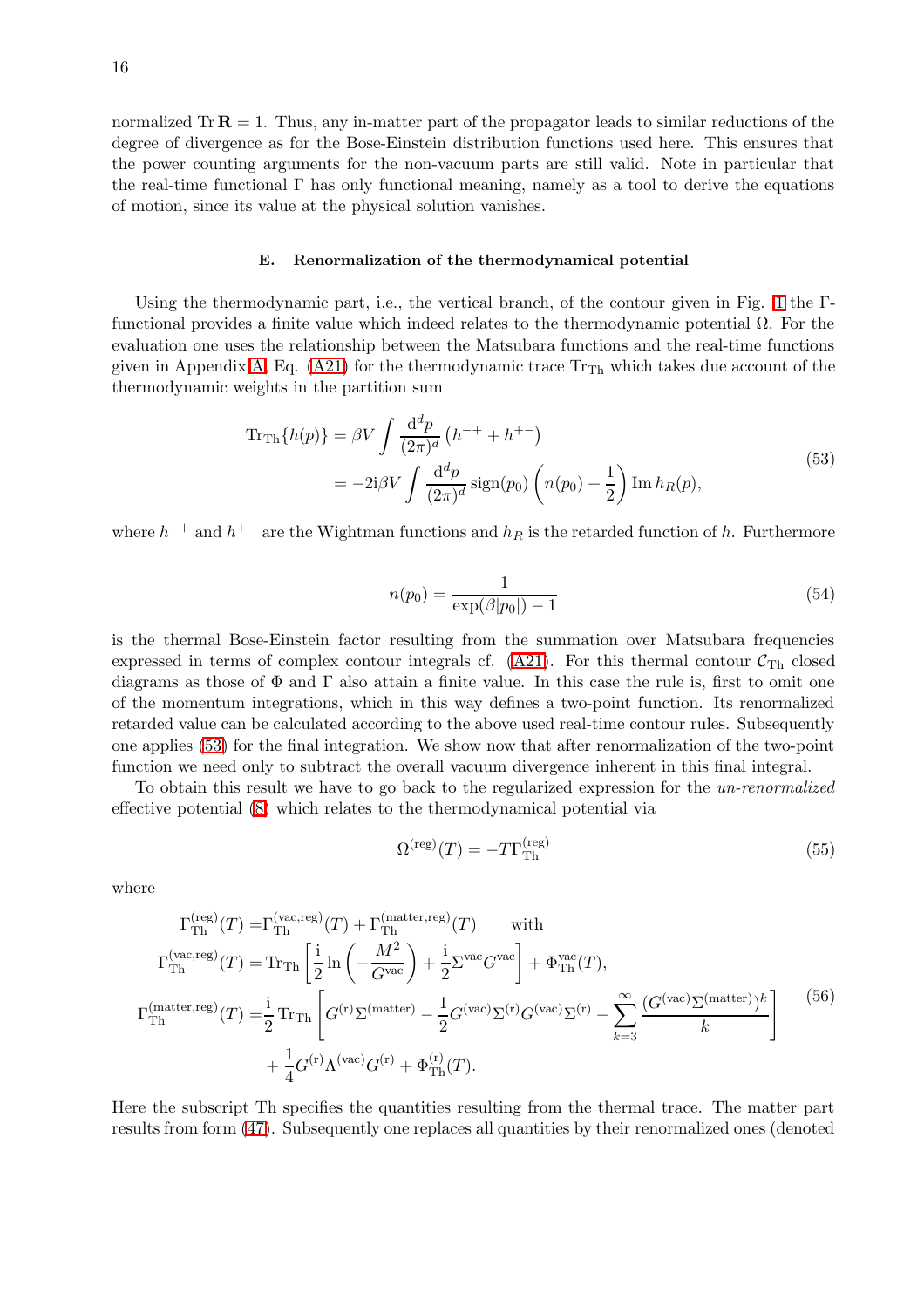by a bar across the functions) and cancels the overall divergence by subtracting the  $T \rightarrow +0$  value

$$
\Omega^{(\text{ren})}(T) = -T \left( \bar{\Gamma}_{\text{Th}}^{(\text{reg})}(T) - \bar{\Gamma}_{\text{Th}}^{(\text{reg})}(+0) \right)
$$
  
= 
$$
-T \left( \bar{\Gamma}_{\text{Th}}^{(\text{vac,reg})}(T) - \bar{\Gamma}_{\text{Th}}^{(\text{vac,reg})}(+0) + \bar{\Gamma}_{\text{Th}}^{(\text{matter,reg})}(T) \right).
$$
 (57)

This procedure is legitimate as long as the new loops due to the final thermodynamical trace [\(53\)](#page-15-0) do not induce new subdivergences, but only overall divergences. It is obvious that for the matter part the final trace loop involving the factor  $n + \frac{1}{2}$  is completely convergent, since all loops are regular once  $\Lambda$  is renormalized. For the two vacuum terms the component proportional to the factor  $1/2$  in the thermal trace [\(53\)](#page-15-0) cancel out, such that all terms are proportional to  $n(p_0)$ which cuts off the  $p_0$  integration, while the momentum integrations are also limited due to the vacuum thresholds: the imaginary parts of vacuum functions are zero for  $p^2 < m^2$ , where m is the mass of the stable vacuum particle. Thus also these final loop integrals are finite, defining a finite thermodynamical potential.

The vacuum part essentially determines the kinetic energy part of  $\Omega$  as can be seen from the most simple example of an ideal gas. Here of course all self-energies and  $\Phi$  are vanishing, the retarded propagator at finite temperature is  $D_R(p) = [p^2 - m^2 + i\eta\sigma(p_0)]^{-1}$  and the renormalization is done by subtracting the pure vacuum part. Thus, the free thermodynamical potential becomes

$$
\Omega^{(\text{id. gas})} = -V \int \frac{\mathrm{d}^4 l}{(2\pi)^4} n(l_0) \pi \Theta(l^2 - m^2),\tag{58}
$$

which can be brought to a more familiar form by an integration by parts

$$
\Omega^{(\text{id. gas})} = -pV = V \int \frac{\mathrm{d}^3 \vec{l}}{(2\pi)^3} \ln\left[1 - \exp\left(-\beta\sqrt{\vec{l}^2 + m^2}\right)\right].\tag{59}
$$

### IV. CONCLUSIONS AND OUTLOOK

For the example of  $\phi^4$ -theory we have shown that self-consistent Dyson resummations based on a Φ-derivable scheme can be renormalized with local counter terms defined on the self-consistently determined vacuum level. This result was obtained with help of Weinberg's power counting theorem and using the BPHZ-renormalization scheme with the usual modifications for finite temperature diagram rules, which can be summarized in the simple rule that the "contraction boxes" defining the counter terms have to exclude sub-diagrams which contain any temperature line.

The hidden subdivergence structure of the self-consistent scheme has been resolved. This leads to a Bethe-Salpeter equation for the vacuum four-point function compatible with the chosen Φapproximation, which we have renormalized. The method is free of pinch singularities. Closed equations could be formulated which resum the non-perturbative structure of both, the equations of motion, i.e., the self-energies and also the non-perturbative counter-term structure. The complexity of these equations is comparable to standard Dyson resummation schemes and therefore in principle does not imply new techniques. First numerical applications, which include the construction of the BS-kernel, the solution of the half-sided four-point function and thus the renormalized selfenergies up to the self-consistent sunset self-energy, are presented in a second paper [\[26\]](#page-21-21). The renormalization of the generating functional Γ, c.f. sect. [IIID,](#page-12-0) shows that the derivation and thus the renormalized in-matter equations of motion equally apply to the general non-equilibrium case.

This also proves that there is no arbitrariness in studying the in-medium modifications of model parameters like the mass and the coupling constants within this class of approximation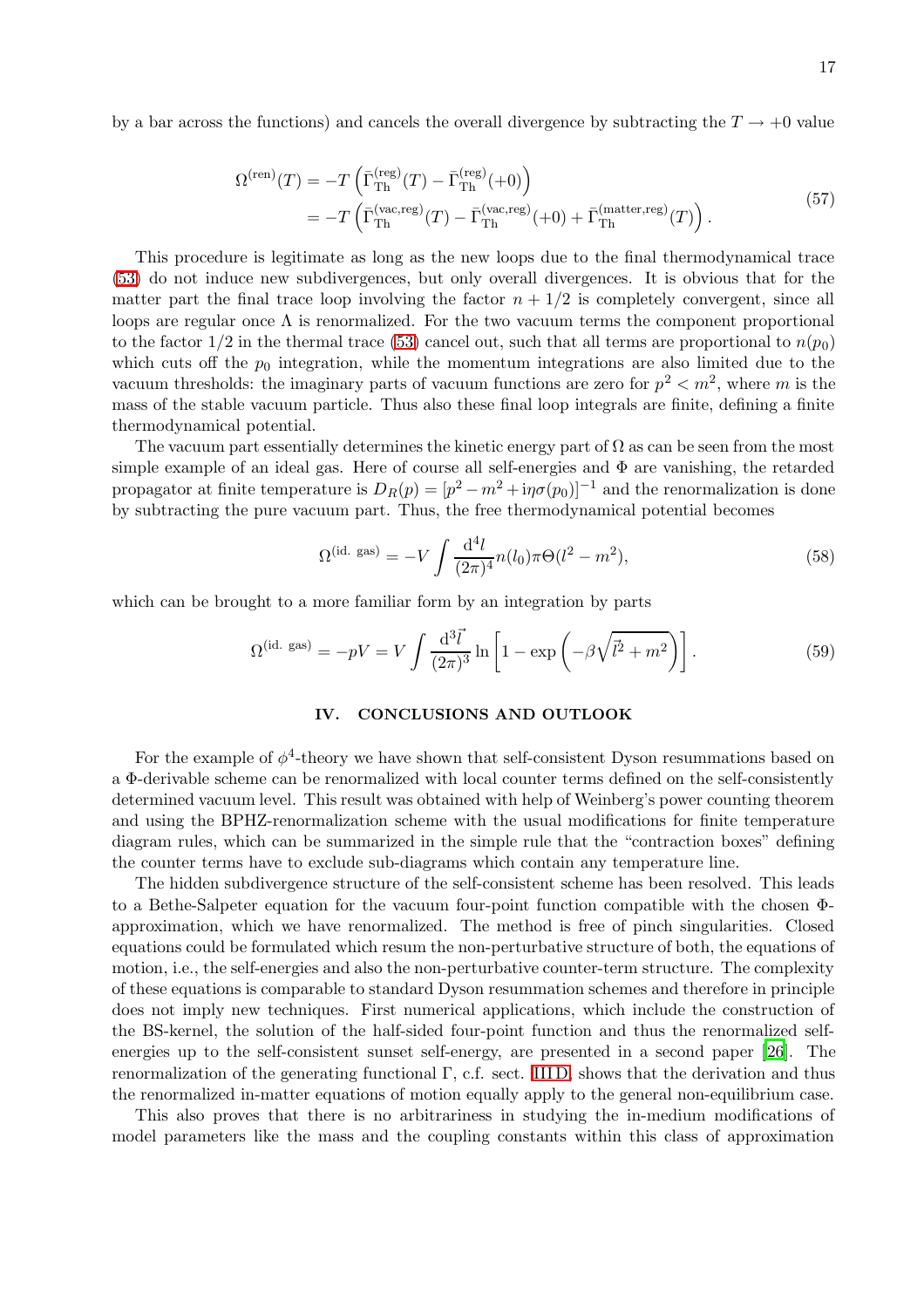schemes: It is sufficient to adjust them in the vacuum, for instance by fitting them to scattering data, in order to predict without ambiguity how they change in the dense and hot medium: The in-medium modifications are ruled completely by the model and its vacuum parameters alone, no further assumptions need to be made.

Although demonstrated for the  $\phi^4$ -theory, the method is in principle general, since the derivation only relies on the analytic and asymptotic form of the propagators. In particular the renormalization of hidden overlapping divergences in the logarithmically divergent Bethe-Salpeter equations is general. Still, there is a number of restrictions of the self consistent Dyson resummation within the Φ-derivable scheme, which concerns global and local symmetries and the corresponding conservation laws and Ward-Takahashi identities.

The Φ-functional formalism only ensures the conservation laws for the expectation values of charges associated with the symmetry by Noether's theorem. However, in general the Ward-Takahashi identities are violated for the self-energy and higher vertex functions. Heuristically the problem can be traced back to the violation of crossing symmetry by the self-consistent scheme: Our derivation shows that the self-consistent solution of the self-energy involves Bethe-Salpeter ladder resummations of the four-point function, but only in the s-chanel. The crossing symmetric t- and u- channel contributions to the four-point function are not included.

The symmetry properties of the  $\Gamma[\varphi, G]$ -functional were already investigated by us with help of the here applied path-integral method [\[32](#page-21-27), [33](#page-21-28)]. We show that it is always possible to define a non-perturbative approximation to the effective action  $\Gamma_{\text{eff}}[\varphi]$  which respects linearly realized symmetries of the classical action provided the symmetry is not anomalously broken. The selfenergy and higher vertex functions defined from this improved approximation action formalism then fulfill the Ward-Takahashi identities of the underlying symmetry. As a result the effective action  $\Gamma_{\text{eff}}$  enforces that additional t- and u-channel Bethe-Salpeter resummations are needed to restore the crossing symmetry together with the Ward-Takahashi identities for the self-energy and the vertex functions. However, these vertex functions are not self-consistently calculated and thus some problems remain also within this approximation: For instance in the case of the linear sigmamodel the O(N)-symmetry is restored for the vertex-functions and the Goldstone-modes become massless. Yet, the phase transition from the Nambu-Goldstone phase at low temperatures to the Wigner-Weyl phase at high temperatures results to be of  $1<sup>st</sup>$  order rather than  $2<sup>nd</sup>$  order [\[9\]](#page-21-4).

In the case of a local gauge symmetry the problems become even more intricate: Self-consistent schemes beyond the classical field level for the gauge fields generally violate local gauge symmetries for the same reasons as for global symmetries. However, this immediately causes the excitation of spurious modes of the gauge fields which leads to violation of the unitarity of the S-matrix, the positive definiteness of the statistical operator and the causality structure of Green's functions. Nevertheless a gauge invariant effective action Γeff within a background-field approach can be formulated which provides gauge covariant polarization functions [\[17\]](#page-21-12).

From a practical point of view the problem remains to calculate the self-consistent propagators needed for the symmetry-restoring Bethe-Salpeter resummation, which presently can only be solved in simple cases (RPA bubble resummation). In [\[17\]](#page-21-12) we have presented a workaround in terms of a suitably chosen projection method onto the physical (four-dimensionally transverse) degrees of freedom of the gauge-field polarization tensor. This procedure, of course, does not lead to a full restoration of local gauge theory but to causal Green's functions and current conservation within the self-energies of matter-fields. Alternative methods are restricted to the approximate solution of the self-consistent equations of motion, e.g., in the sense of a Hard thermal loop approximation [\[19\]](#page-21-14) or to a systematic expansion in terms of the coupling constant or  $\hbar$  [\[18\]](#page-21-13).

The proof of the renormalizability of Φ-derivable approximations opens a broad range of perspectives for effective field theory model applications describing the non-perturbative in-medium properties of particles in dense or finite-temperature matter with model parameters fixed at the vac-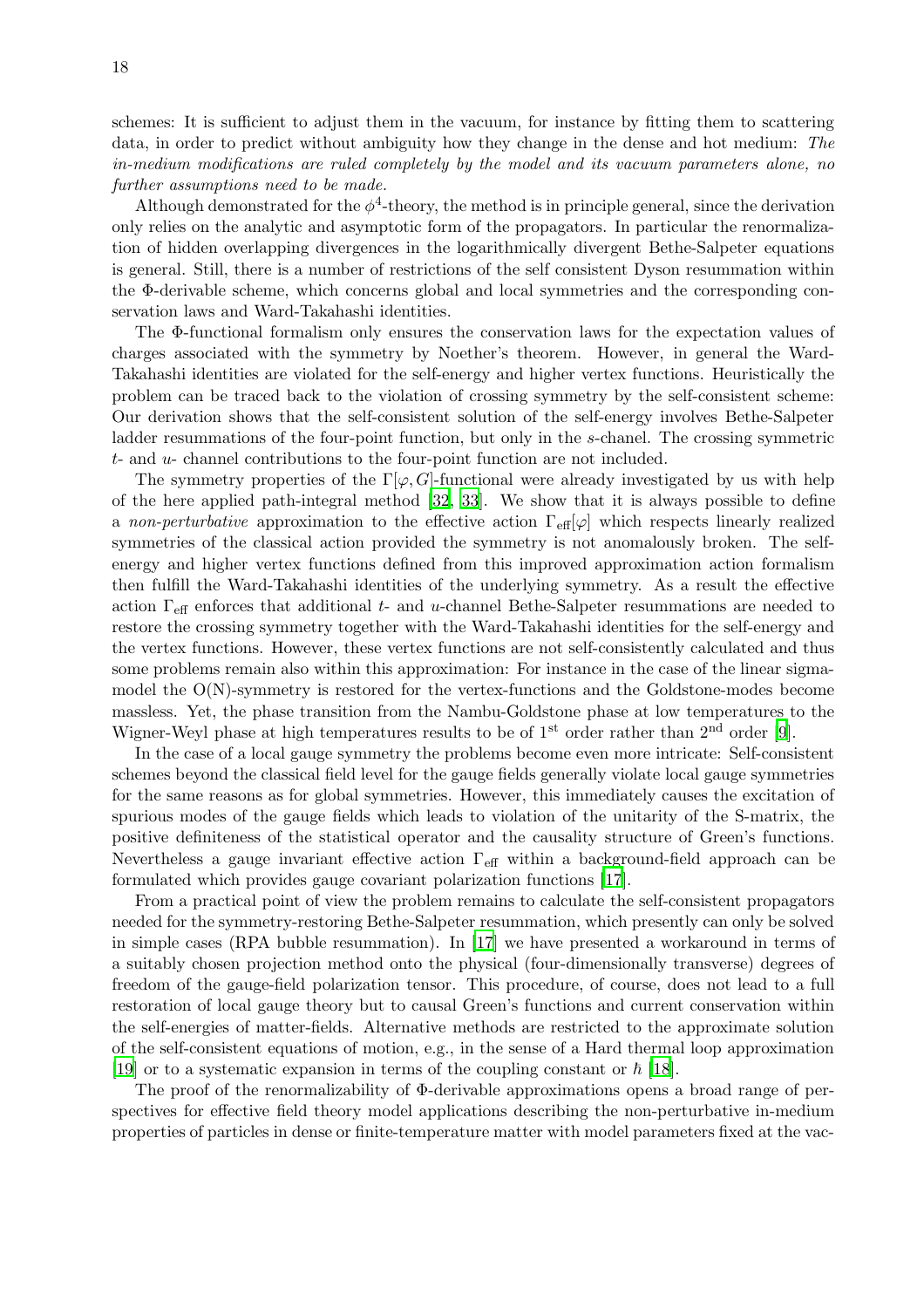<span id="page-18-2"></span>19

uum level. Further applications point towards the appropriate renormalization of non-equilibrium transport equations [\[16](#page-21-11)], where in particular the drift terms, which determine the equation of state, involve the real part of the self-energies which generally need renormalization.

### Acknowledgments

We are grateful to G. E. Brown, P. Danielewicz, B. Friman, Yu. Ivanov, E. E. Kolomeitsev, M. Lutz, M. A. Nowak and D. Voskresensky for fruitful discussions and suggestions at various stages of this work.

## APPENDIX A: ANALYTICAL PROPERTIES OF GREEN'S FUNCTIONS

<span id="page-18-0"></span>In this appendix we summarize briefly the analytic properties of Green's functions of neutral bosons needed in the main part of the paper. This is most easily done by switching to the operator formalism in the Heisenberg picture. By definition we have for a hermitian scalar field operator

$$
iG(x) = \frac{1}{Z} \operatorname{Tr} \exp(-\beta \mathbf{H}) \phi(x) \phi(0) := \langle T_{\mathcal{C}} \phi(x) \phi(0) \rangle_{\beta}.
$$
 (A1)

<span id="page-18-1"></span>For  $x^0$  on the vertical part, i.e.,  $x^0 = -i\tau$  with  $0 \leq \tau \leq \beta$  we obtain the Matsubara Green's function

$$
G_M(\tau, \vec{x}) = G^{+-}(-i\tau, \vec{x}),\tag{A2}
$$

where one has to understand the analytic continuation of the real-time Wightman function  $G^{+-}$ on the right hand side. It is important to keep in mind that [\(A2\)](#page-18-1) is only valid when the first time argument  $x^0$  in [\(A1\)](#page-18-2) is on the vertical part of the contour while the second one is at  $x^0 = 0$ . If both arguments of the fields are located on the vertical part according to [\(A1\)](#page-18-2) one has to use the time ordering along the imaginary time axis.

Since the order of the operators under the trace in [\(A1\)](#page-18-2) can be changed cyclically the real-time Wightman functions  $G^{+-}$  and  $G^{-+}$  are related through

<span id="page-18-3"></span>
$$
G^{+-}(x^0 - i\beta, \vec{x}) = G^{-+}(x^0, \vec{x}), \tag{A3}
$$

where  $x^0$  is a real-time argument on the contour and on the right hand side one has to understand the analytic continuation. One should keep in mind that only the Wightman functions are analytically continueable, not the time ordered or anti-time ordered of the upper or lower real-time branch, since they contain step functions from the time ordering operator  $\mathcal{T}_{\mathcal{C}}$ . The same holds true for the imaginary-time ordered Matsubara Green's function.

<span id="page-18-4"></span>As in vacuum quantum field theory due to translation invariance it is customary to use the energy-momentum representation of Green's functions. For the real-time propagators we have the usual description

$$
G^{ij}(x) = \int \frac{\mathrm{d}^d p}{(2\pi)^d} \exp(-\mathrm{i} px) G^{ij}(p). \tag{A4}
$$

We write down the formalism for arbitrary space-time dimensions since all considerations do not depend on it and we need it to obtain well defined non-renormalized quantities in the sense of dimensional regularization. The periodic boundary condition  $(A3)$  translates into the Kubo-Martin-Schwinger-condition (KMS) for the Fourier transformed Green's functions:

<span id="page-18-5"></span>
$$
G^{-+}(p) = \exp(-\beta p_0)G^{+-}(p). \tag{A5}
$$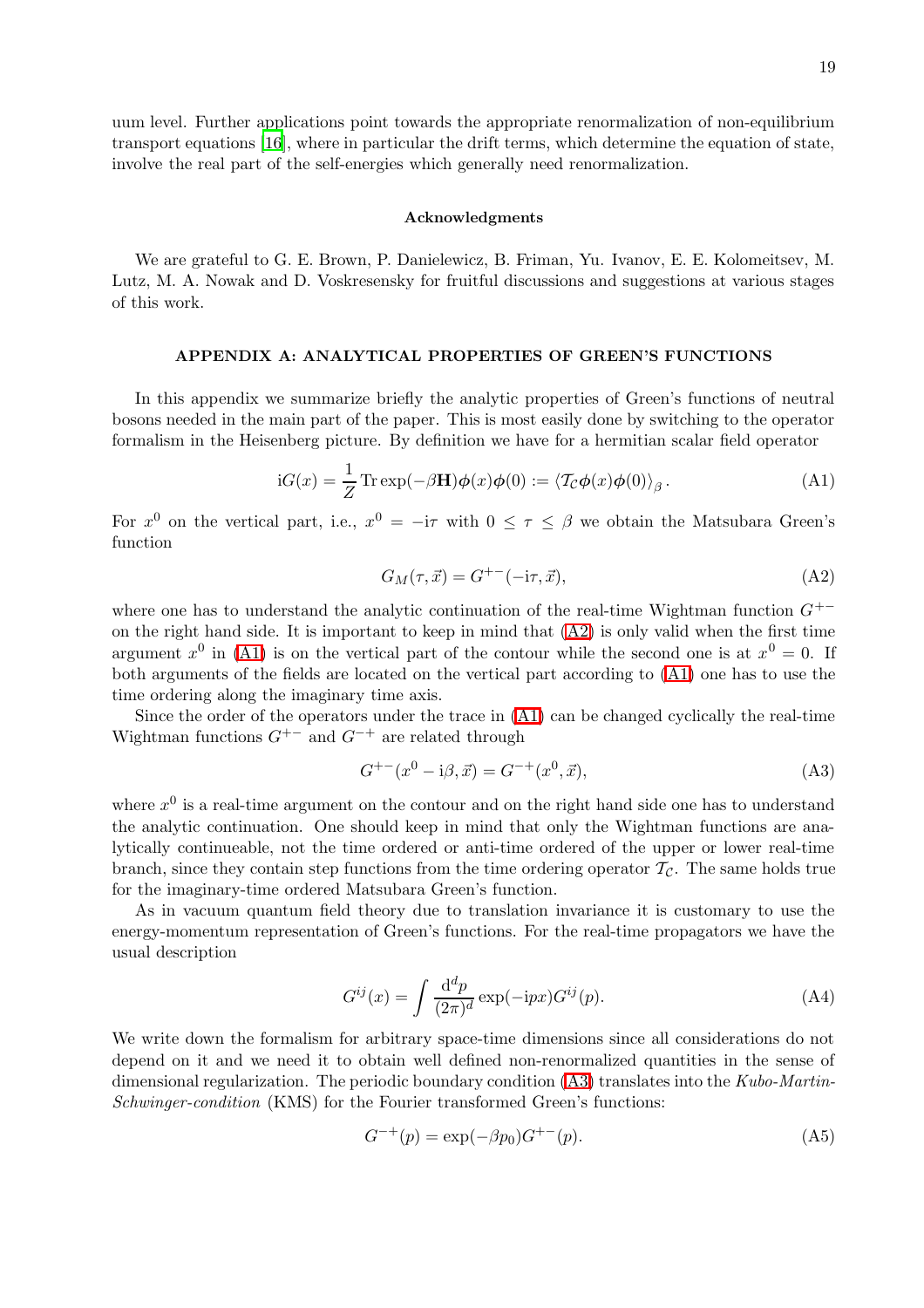The Matsubara Green's function is only defined for imaginary times  $-i\tau$  with  $0 \leq \tau \leq \beta$ . Thus the momentum representation with respect to the time component is a Fourier series with period  $\beta$  according to [\(A3\)](#page-18-3) rather than a Fourier integral:

$$
G_M(x) = \frac{1}{\beta} \sum_{n=-\infty}^{\infty} \int \frac{\mathrm{d}^{d-1} \vec{p}}{(2\pi)^{d-1}} \exp(-ipx) G_M(ip_0, \vec{p})|_{p^0 = \omega_n} \text{ with } \omega_n = \frac{2\pi}{\beta} n. \tag{A6}
$$

Herein  $x^0 = -i\tau$  with  $0 \leq \tau \leq \beta$ . Using the inverse Fourier transform, Eq. [\(A4\)](#page-18-4), and the KMS-condition [\(A5\)](#page-18-5) we find the spectral representation

$$
G_M(\mathrm{i}\omega_n, \vec{p}) = \mathrm{i} \int \frac{\mathrm{d}p_0}{2\pi} \frac{\rho(p_0, \vec{p})}{p_0 - \mathrm{i}\omega_n} \text{ with } \rho(p) = \mathrm{i} [G^{+-}(p) - G^{-+}(p)]. \tag{A7}
$$

This shows that the Matsubara propagator is completely represented by the real-time function  $\rho$ . With help of this we define the analytically continued propagator by

<span id="page-19-6"></span><span id="page-19-3"></span><span id="page-19-2"></span>
$$
G_c(k) = -\int \frac{\mathrm{d}p_0}{2\pi} \frac{\rho(p_0, \vec{k})}{p_0 - k_0}.
$$
 (A8)

It can contain singularities only on the real axis. Using the Fourier transformation ([A4\)](#page-18-4) for the limits to the real axis from above and below we obtain:

<span id="page-19-4"></span>
$$
G_c(p_0 \pm \mathrm{i}\eta, \vec{p}) = G_{R/A}(p), \ p_0 \in \mathbb{R} \tag{A9}
$$

with the *retarded and advanced* Green's functions

$$
G_{R/A}(x) = \pm i\Theta(\pm t) \langle [\phi(x), \phi(0)]_{-} \rangle_{\beta}.
$$
 (A10)

From this we find immediately

<span id="page-19-5"></span>
$$
G_R(x) = G_A^*(-x) \Rightarrow G_R(p) = G_A^*(p), \ \rho(p) = -2\operatorname{Im} G_R(p) = -\rho(-p) \tag{A11}
$$

and from [\(A8\)](#page-19-2) and the analyticity of  $G_c(p)$  in the upper complex  $p_0$ -plane it follows that

$$
\sigma(p_0)\rho(p) \ge 0. \tag{A12}
$$

For later use we note the momentum space properties

$$
G^{--} + G^{++} = G^{+-} + G^{-+}, \ G_R = G^{--} - G^{-+}, \ G_A = G^{--} - G^{+-}, \ G_M = -iG_c(i\omega_n) \tag{A13}
$$

which follow immediately from [\(A1\)](#page-18-2), [\(A7\)](#page-19-3), and [\(A10\)](#page-19-4).

We also make use of the expressions for the real-time Green's functions in terms of the retarded Green's function, which follow immediately from [\(A7,](#page-19-3)[A11,](#page-19-5)[A18\)](#page-19-1):

$$
iG^{--}(p) = iG_R(p) + [\Theta(-p_0) + n(p_0)]\rho(|p_0|, \vec{p}), \qquad (A14)
$$

$$
iG^{++}(p) = [\Theta(p_0) + n(p_0)]\rho(|p_0|, \vec{p}) - iG_R(p), \qquad (A15)
$$

$$
iG^{-+}(p) = [\Theta(-p_0) + n(p_0)]\rho(|p_0|, \vec{p}), \qquad (A16)
$$

<span id="page-19-1"></span>
$$
iG^{+-}(p) = [\Theta(p_0) + n(p_0)]\rho(|p_0|, \vec{p}).
$$
\n(A17)

and the Bose-Einstein distribution defined as

<span id="page-19-0"></span>
$$
n(p_0) = \frac{1}{\exp(\beta|p_0|) - 1}.\tag{A18}
$$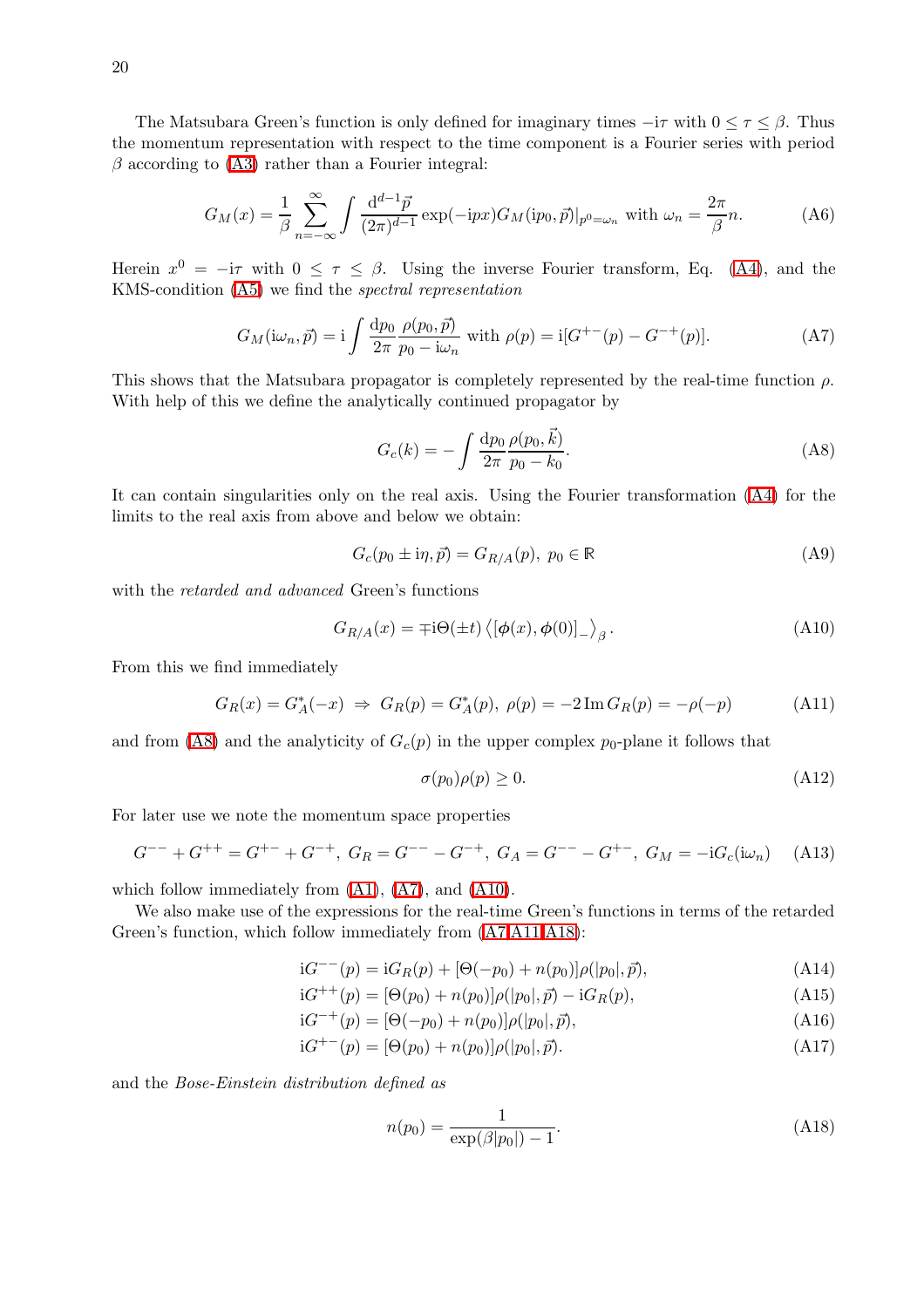All relations given above for the Green's functions G directly apply to any two-point function given by local field operators  $ih(x, y) = \langle \mathcal{T}_{\mathcal{C}_{\mathbb{R}}} \mathbf{H}(x) \mathbf{H}(y) \rangle$ , e.g., the self-energy.

Real-time contour integrations and traces of translationally invariant two-point functions

<span id="page-20-4"></span>
$$
C(x,y) = \int_{\mathcal{C}_{\mathbb{R}}} dz A(x,z)B(z,y), \qquad x, y, z \in \mathcal{C}_{\mathbb{R}}
$$
  
Tr <sub>$\mathbb{R}$</sub>   $C = \int_{\mathcal{C}_{\mathbb{R}}} dx C(x,x)$  (A19)

<span id="page-20-5"></span>transcribe to

$$
C(p)^{ij} = \sum_{kl} A(p)^{ik} \sigma_{kl} B(p)^{lj}, \qquad \sigma = \text{diag}(1, -1), \quad i, j, k, l \in \{-, +\}
$$
  

$$
\text{Tr}_{\mathbb{R}} C = \sum_{ij} \int \frac{\mathrm{d}^d p}{(2\pi)^d} C(p)^{ij} \sigma_{ij}
$$
 (A20)

in contour momentum-space representation.

We close this appendix by citing the formula for summation over the Matsubara frequencies needed when calculating quantities related to the vertical branch of the contour [\[24](#page-21-19)]. In this paper we use this to calculate the thermodynamical potential

<span id="page-20-6"></span>
$$
\begin{split} \text{Tr}_{\text{Th}} \, h(p) &:= \beta V \frac{1}{i\beta} \sum_{n=-\infty}^{\infty} \int \frac{\mathrm{d}^{d-1} \vec{p}}{(2\pi)^{d-1}} h(\mathrm{i}\omega_n, \vec{p}) \\ &= -\beta V \int \frac{\mathrm{d}^d p}{(2\pi)^d} \left[ \frac{1}{2} + n(p_0) \right] \left\{ h[p_0 + \mathrm{i}\eta \sigma(p_0)] - h[p_0 - \mathrm{i}\eta \sigma(p_0)] \right\} \\ &= \beta V \int \frac{\mathrm{d}^d p}{(2\pi)^d} \left( h^{-+} + h^{+-} \right) \end{split} \tag{A21}
$$

In  $(A21)$  we have assumed that the function h is analytic below and above the real axis and that the trace exists. Usually this is only the case for the regularized or the renormalized functional traces. It is also clear that due to the exponential damping from the Bose-Einstein distribution [\(A18\)](#page-19-1) this part of the integral has a superficial degree of divergence reduced by 1 compared to the first part which is not damped by an  $n$ -factor.

Eq. [\(A21\)](#page-20-6) shows that the thermodynamical potential can be calculated from real-time quantities since the analytic continuation of the Matsubara Green's function needed on the right hand side is unique and can be obtained from the retarded Green's function as well c.f. [\(A9\)](#page-19-6). For a more detailed analysis of the analytic properties see also [\[25\]](#page-21-20) and for the general case of Wigner function representations in the non-equilibrium context [\[11](#page-21-6)].

- <span id="page-20-0"></span>[1] J. Luttinger and J. Ward, Phys. Rev. 118, 1417 (1960), URL [http://prola.aps.org/abstract/PR/v118/i5/p1417\\_1](http://prola.aps.org/abstract/PR/v118/i5/p1417_1).
- <span id="page-20-1"></span>[2] T. D. Lee and C. N. Yang, Phys. Rev. 117, 22 (1961), URL [http://prola.aps.org/abstract/PR/v117/i1/p22\\_1](http://prola.aps.org/abstract/PR/v117/i1/p22_1).
- <span id="page-20-2"></span>[3] G. Baym and L. Kadanoff, Phys. Rev. 124, 287 (1961), URL [http://prola.aps.org/abstract/PR/v124/i2/p287\\_1](http://prola.aps.org/abstract/PR/v124/i2/p287_1).
- <span id="page-20-3"></span>[4] G. Baym, Phys. Rev. **127**, 1391 (1962), URL [http://prola.aps.org/abstract/PR/v127/i4/p1391\\_1](http://prola.aps.org/abstract/PR/v127/i4/p1391_1).